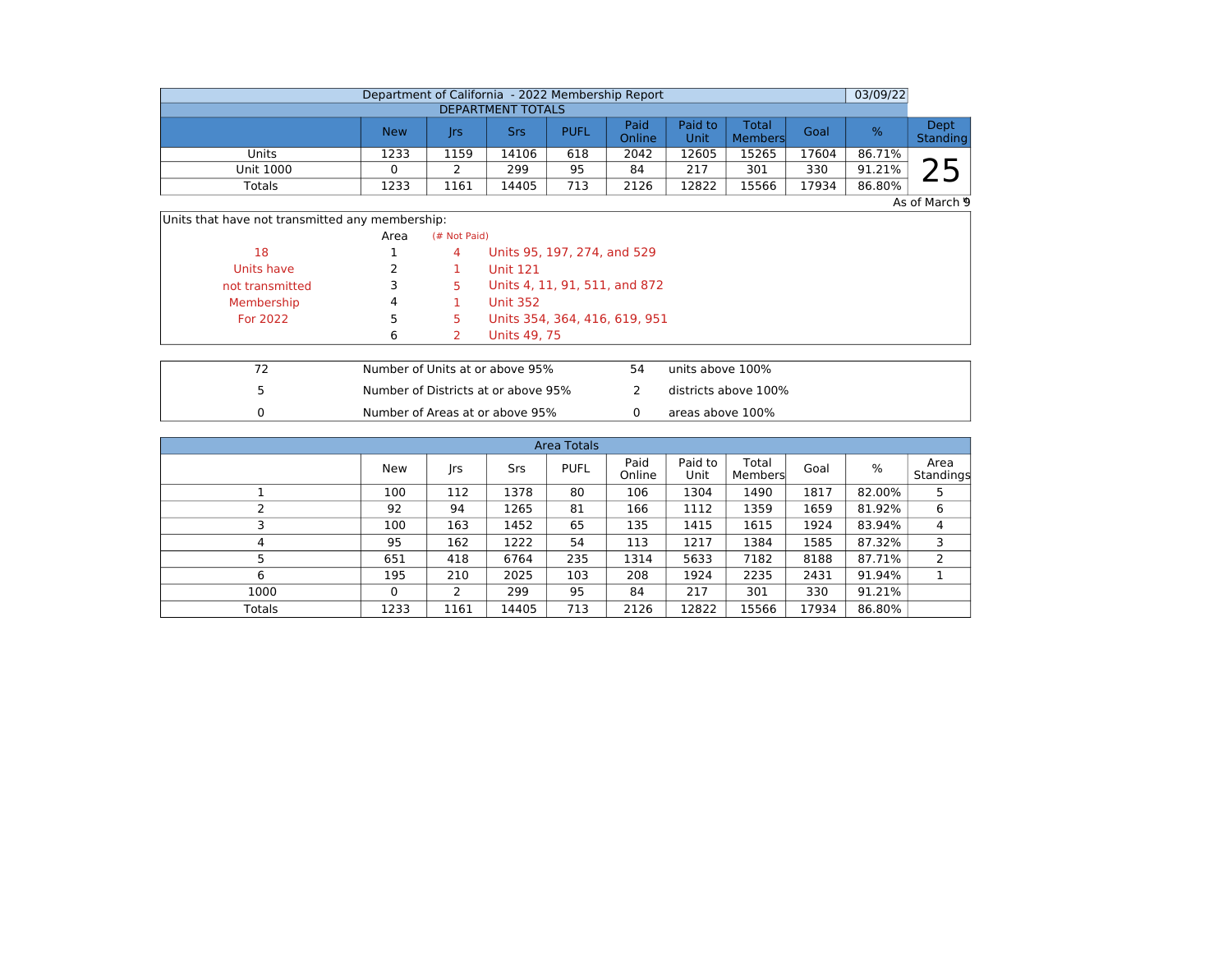| <b>District Totals</b> |                         |                                    |                         |                                    |                                    |                  |                  |            |         |                       |  |  |
|------------------------|-------------------------|------------------------------------|-------------------------|------------------------------------|------------------------------------|------------------|------------------|------------|---------|-----------------------|--|--|
|                        | <b>New</b>              | rs                                 | Srs                     | <b>PUFL</b>                        | Paid<br>Online                     | Paid to<br>Unit  | Total<br>Members | Goal       | $\%$    | District<br>Standings |  |  |
| $\mathbf{1}$           | 14                      | 6                                  | 74                      | 5                                  | 5                                  | 70               | 80               | 97         | 82.47%  | 18                    |  |  |
| $\overline{2}$         | 25                      | 11                                 | 205                     | 10                                 | 19                                 | 187              | 216              | 296        | 72.97%  | 28                    |  |  |
| 3                      | $\mathbf 0$             | $\mathbf 0$                        | 15                      | 3                                  | 2                                  | 10               | 15               | 18         | 83.33%  | 14                    |  |  |
| 4                      | 11                      | 27                                 | 203                     | 6                                  | 8                                  | 216              | 230              | 312        | 73.72%  | 26                    |  |  |
| 5                      | 16                      | $\overline{11}$                    | 309                     | 26                                 | $\overline{31}$                    | 263              | 320              | 407        | 78.62%  | 24                    |  |  |
| 6                      | $\overline{21}$         | 50                                 | 346                     | $\overline{16}$                    | 26                                 | 354              | 396              | 406        | 97.54%  | $\overline{3}$        |  |  |
| $\overline{7}$         | $\overline{13}$         | $\overline{7}$                     | $\overline{226}$        | $\overline{14}$                    | $\overline{15}$                    | $\overline{204}$ | 233              | 281        | 82.92%  | 15                    |  |  |
| 8                      | $\overline{2}$          | $\overline{\mathbf{3}}$            | $\overline{19}$         | 3                                  | $\overline{1}$                     | $\overline{18}$  | $\overline{22}$  | 30         | 73.33%  | $\overline{27}$       |  |  |
| 9                      | $\mathbf{1}$            | $\overline{6}$                     | $\overline{55}$         | $\overline{8}$                     | $\overline{\mathbf{3}}$            | $\overline{50}$  | 61               | 86         | 70.93%  | $\overline{29}$       |  |  |
| 10                     | $\overline{\mathbf{3}}$ | $\overline{\mathbf{3}}$            | 48                      | 6                                  | 0                                  | 45               | $\overline{51}$  | 79         | 64.56%  | $\overline{30}$       |  |  |
| 11                     | 16                      | $\overline{27}$                    | 311                     | 19                                 | $\overline{32}$                    | 287              | 338              | 411        | 82.24%  | $\overline{19}$       |  |  |
| 12                     | 19                      | 34                                 | 244                     | $\overline{7}$                     | $\overline{20}$                    | 251              | 278              | 351        | 79.20%  | $\overline{23}$       |  |  |
| 13                     | $\overline{19}$         | $\overline{27}$                    | 252                     | $\overline{27}$                    | 16                                 | 236              | 279              | 323        | 86.38%  | $\overline{12}$       |  |  |
| $\overline{14}$        | $\overline{13}$<br>34   | $\overline{51}$<br>$\overline{33}$ | 285<br>$\overline{317}$ | $\overline{15}$<br>$\overline{15}$ | $\overline{31}$<br>$\overline{24}$ | 290              | 336<br>350       | 451<br>367 | 74.50%  | $\overline{25}$       |  |  |
| $\overline{15}$        |                         |                                    |                         |                                    |                                    | 311              |                  |            | 95.37%  | $\overline{5}$        |  |  |
| 16                     | 106                     | 59                                 | 887                     | 16                                 | 72                                 | 858              | 946              | 988        | 95.75%  | 4                     |  |  |
| 17                     | 13                      | 32                                 | 108                     | $\mathbf 0$                        | $\overline{2}$                     | 138              | 140              | 131        | 106.87% | $\overline{2}$        |  |  |
| 18                     | 30                      | 93                                 | 484                     | 41                                 | 60                                 | 476              | 577              | 706        | 81.73%  | 20                    |  |  |
| 19                     | 69                      | 54                                 | 757                     | 43                                 | 91                                 | 677              | 811              | 979        | 82.84%  | 16                    |  |  |
| 20                     | 24                      | 20                                 | 334                     | 23                                 | 36                                 | 295              | 354              | 403        | 87.84%  | 10                    |  |  |
| 21                     | 180                     | 108                                | 1210                    | 36                                 | 181                                | 1101             | 1318             | 1494       | 88.22%  | 9                     |  |  |
| 22                     | 68                      | 73                                 | 1149                    | 111                                | 155                                | 956              | 1222             | 1503       | 81.30%  | 21                    |  |  |
| 23                     | 13                      | 76                                 | 357                     | 11                                 | 20                                 | 402              | 433              | 475        | 91.16%  | $\overline{7}$        |  |  |
| 24                     | 35                      | 38                                 | 320                     | 23                                 | 40                                 | 295              | 358              | 334        | 107.19% | $\mathbf{1}$          |  |  |
| 25                     | 141                     | 123                                | 1449                    | 48                                 | 129                                | 1395             | 1572             | 1866       | 84.24%  | 13                    |  |  |
| 26                     | 36                      | 10                                 | 300                     | 12                                 | 43                                 | 255              | 310              | 356        | 87.08%  | 11                    |  |  |
| 27                     | 18                      | 18                                 | 295                     | 9                                  | 28                                 | 276              | 313              | 344        | 90.99%  | 8                     |  |  |
| 28                     | 31                      | 45                                 | 591                     | 25                                 | 103                                | 508              | 636              | 785        | 81.02%  | 22                    |  |  |
| 29                     | 243                     | 73                                 | 2745                    | 31                                 | 815                                | 1972             | 2818             | 3020       | 93.31%  | 6                     |  |  |
| 30                     | 19                      | 41                                 | 211                     | 9                                  | 34                                 | 209              | 252              | 305        | 82.62%  | 17                    |  |  |
| 1000                   | $\Omega$                | $\overline{2}$                     | 299                     | 95                                 | 84                                 | 217              | 301              | 330        | 91.21%  |                       |  |  |
| <b>Totals</b>          | 1233                    | 1161                               | 14405                   | 713                                | 2126                               | 12822            | 15566            | 17934      | 86.80%  |                       |  |  |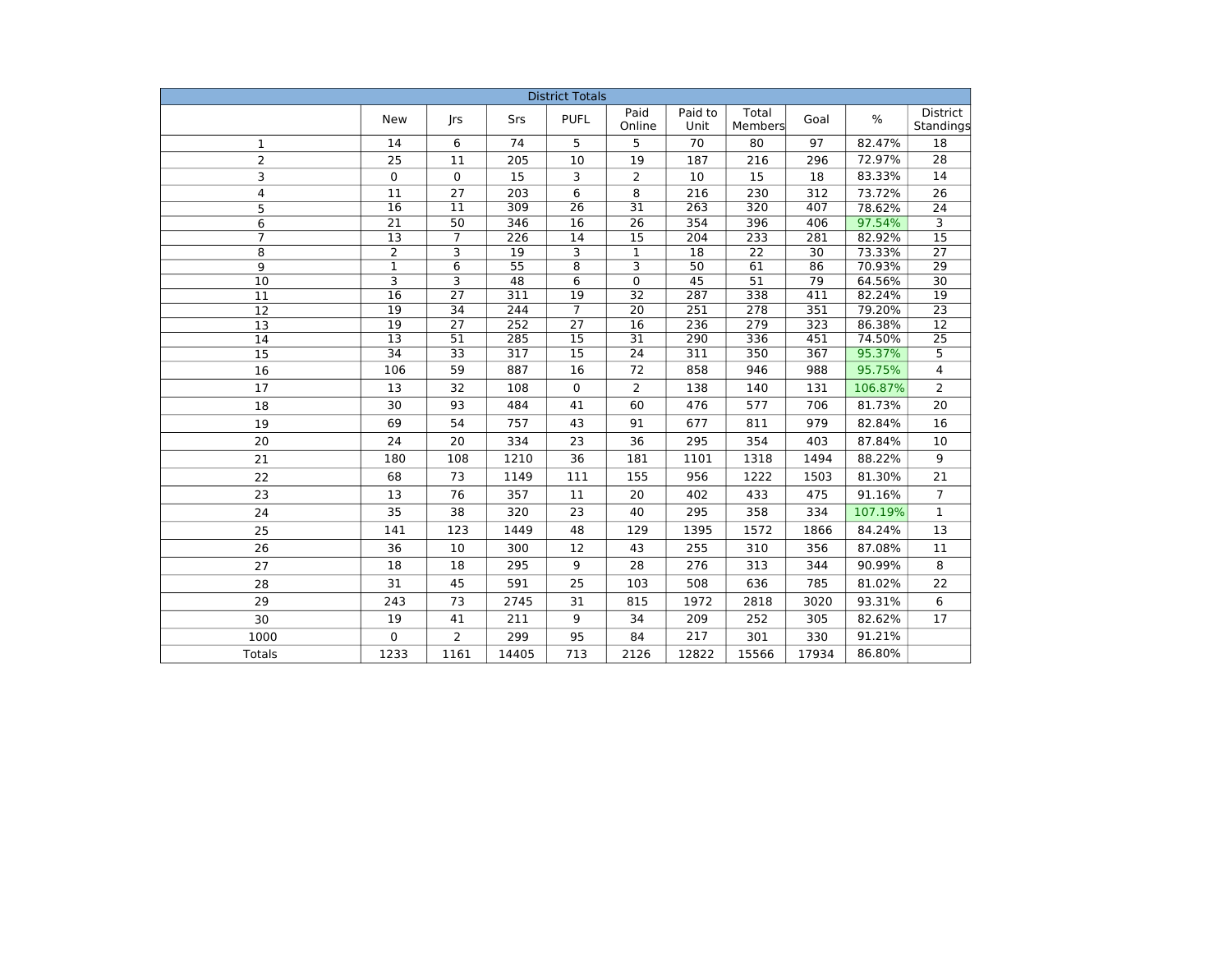| District 1 (Area 1)                                           |                      |               |          |     |             |                |                 |                  |      |          |                  |  |  |  |
|---------------------------------------------------------------|----------------------|---------------|----------|-----|-------------|----------------|-----------------|------------------|------|----------|------------------|--|--|--|
| 03/09/22<br>Department of California - 2022 Membership Report |                      |               |          |     |             |                |                 |                  |      |          |                  |  |  |  |
| Unit $#$                                                      | Unit Name            | <b>New</b>    | rs       | Srs | <b>PUFL</b> | Paid<br>Online | Paid to<br>Unit | Total<br>Members | Goal | $\%$     | Unit<br>Standing |  |  |  |
| 96                                                            | Seguoia              | $\mathcal{L}$ | ว        | 23  |             | 0              | 20              | 25               | 32   | 78.13%   | 3                |  |  |  |
| 205                                                           | <b>Walker Bailey</b> | 12            | 4        | 27  |             | 0              | 31              | 31               | 20   | 155.00%  |                  |  |  |  |
| 274                                                           | Arcata               |               | $\Omega$ |     |             |                | $\overline{0}$  | 5                | 11   | 45.45%   | 4                |  |  |  |
| 415                                                           | Hoopa                | $\sim$        | $\Omega$ | 19  |             |                | 19              | 19               | 23   | 82.61%   | C.               |  |  |  |
| 529                                                           | Hopland              | $\Omega$      | $\Omega$ | 0   |             | 0              | $\overline{0}$  | $\Omega$         | 11   | $0.00\%$ |                  |  |  |  |
| Total                                                         |                      | 14            | 6        | 74  |             |                | 70              | 80               | 97   | 82.47%   |                  |  |  |  |

| District 2 (Area 1)                                           |                           |            |    |     |             |                |                 |                  |      |        |                  |  |  |  |
|---------------------------------------------------------------|---------------------------|------------|----|-----|-------------|----------------|-----------------|------------------|------|--------|------------------|--|--|--|
| 03/09/22<br>Department of California - 2022 Membership Report |                           |            |    |     |             |                |                 |                  |      |        |                  |  |  |  |
| Unit $#$                                                      | Unit Name                 | <b>New</b> | rs | Srs | <b>PUFL</b> | Paid<br>Online | Paid to<br>Unit | Total<br>Members | Goal | $\%$   | Unit<br>Standing |  |  |  |
| 92                                                            | Cheula                    | 6          |    | 62  | 4           | 5              | 58              | 67               | 80   | 83.75% | 3                |  |  |  |
| 197                                                           | Shasta                    |            | 0  | 9   | 4           | 5              | $\overline{0}$  | 9                | 49   | 18.37% | 5                |  |  |  |
| 369                                                           | Willis Hollenbeak         |            |    | 13  |             |                | 12              | 13               | 15   | 86.67% |                  |  |  |  |
| 720                                                           | Shasta Dam                | 8          |    | 57  |             | 3              | 57              | 62               | 72   | 86.11% | 2                |  |  |  |
| 746                                                           | Glen L Wilson Sr- Seawolf | 10         |    | 64  |             |                | 60              | 65               | 80   | 81.25% | 4                |  |  |  |
| Total                                                         |                           | 25         | 11 | 205 | 10          | 19             | 187             | 216              | 296  | 72.97% |                  |  |  |  |

| District 3 (Area 1)                                           |                      |            |     |     |             |                |                 |                  |      |        |                  |  |  |
|---------------------------------------------------------------|----------------------|------------|-----|-----|-------------|----------------|-----------------|------------------|------|--------|------------------|--|--|
| 03/09/22<br>Department of California - 2020 Membership Report |                      |            |     |     |             |                |                 |                  |      |        |                  |  |  |
| Unit #                                                        | Unit Name            | <b>New</b> | Irs | Srs | <b>PUFL</b> | Paid<br>Online | Paid to<br>Unit | Total<br>Members | Goal | %      | Unit<br>Standing |  |  |
| 204                                                           | <b>Thomas Tucker</b> |            |     | 15  |             |                | 10              | 15               | 18   | 83.33% |                  |  |  |
| 15<br>15<br>18<br>10<br>83.33%<br>Total                       |                      |            |     |     |             |                |                 |                  |      |        |                  |  |  |

| District 4 (Area 1) |                     |                                                   |              |          |             |                |                 |                  |      |          |                         |  |  |
|---------------------|---------------------|---------------------------------------------------|--------------|----------|-------------|----------------|-----------------|------------------|------|----------|-------------------------|--|--|
|                     |                     | Department of California - 2020 Membership Report |              |          |             |                |                 |                  |      |          | 03/09/22                |  |  |
| Unit $#$            | Unit Name           | New                                               | Jrs          | Srs      | <b>PUFL</b> | Paid<br>Online | Paid to<br>Unit | Total<br>Members | Goal | %        | <b>Unit</b><br>Standing |  |  |
| 42                  | Yuba-Sutter         | $\Omega$                                          |              | 16       | 2           |                | 14              | 17               | 18   | 94.44%   |                         |  |  |
| 45                  | Raisner             | $\Omega$                                          | $\Omega$     | 15       | $\Omega$    | $\Omega$       | 15              | 15               | 18   | 83.33%   | 6                       |  |  |
| 95                  | Oroville            | 0                                                 | $\Omega$     | $\Omega$ | $\Omega$    | $\Omega$       | $\overline{0}$  | $\mathbf{0}$     | 26   | $0.00\%$ | 9                       |  |  |
| 98                  | Jefferson L Winn    | 0                                                 | 9            | 14       | 0           | $\mathbf 0$    | 23              | 23               | 26   | 88.46%   | 3                       |  |  |
| 167                 | Mount Lassen        | 3                                                 | 6            | 24       | ш.          |                | 28              | 30               | 33   | 90.91%   | $\overline{2}$          |  |  |
| 210                 | South Butte         |                                                   | 1            | 13       | 0           | $\Omega$       | 14              | 14               | 16   | 87.50%   | 4                       |  |  |
| 218                 | Vernon lewel Danley | 0                                                 | 9            | 76       | 0           | $\overline{2}$ | 83              | 85               | 99   | 85.86%   | 5                       |  |  |
| 673                 | Durham              | 0                                                 | $\mathbf{0}$ | 14       | $\mathbf 0$ |                | 13              | 14               | 18   | 77.78%   | $\overline{7}$          |  |  |
| 807                 | Linda               |                                                   |              | 31       | 3           | 3              | 26              | 32               | 58   | 55.17%   | 8                       |  |  |
| Total               |                     | 11                                                | 27           | 203      | 6           | 8              | 216             | 230              | 312  | 73.72%   |                         |  |  |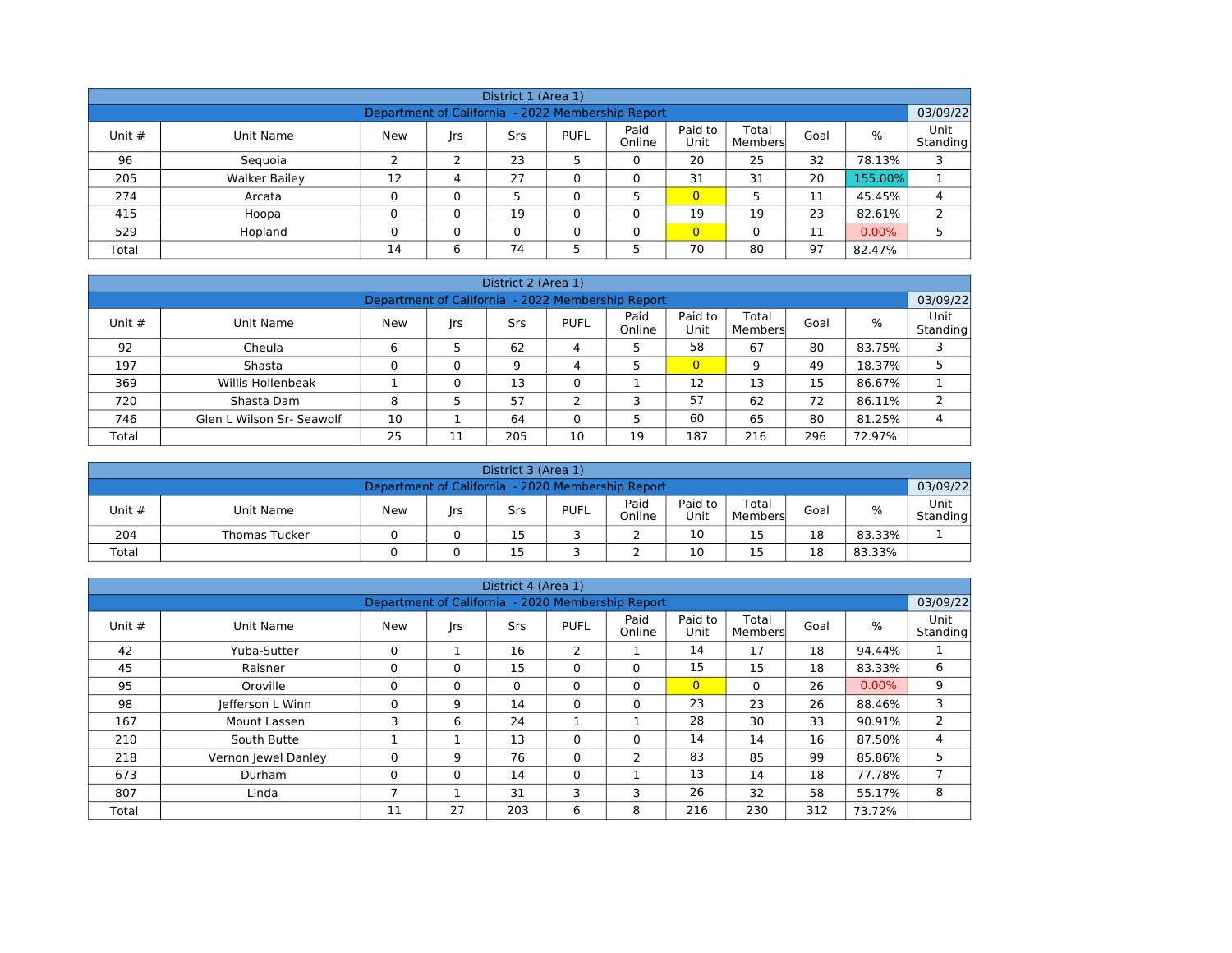| District 5 (Area 1) |                                                               |             |             |            |             |                |                 |                  |      |         |                  |  |  |  |  |
|---------------------|---------------------------------------------------------------|-------------|-------------|------------|-------------|----------------|-----------------|------------------|------|---------|------------------|--|--|--|--|
|                     | 03/09/22<br>Department of California - 2020 Membership Report |             |             |            |             |                |                 |                  |      |         |                  |  |  |  |  |
| Unit $#$            | Unit Name                                                     | <b>New</b>  | rs          | <b>Srs</b> | <b>PUFL</b> | Paid<br>Online | Paid to<br>Unit | Total<br>Members | Goal | %       | Unit<br>Standing |  |  |  |  |
| 21                  | Theodore Roosevelt                                            | $\Omega$    | $\Omega$    | 14         | 3           |                | 10              | 14               | 63   | 22.22%  | 13               |  |  |  |  |
| 101                 | Benicia                                                       | 2           | 0           | 15         | 3           | 2              | 10              | 15               | 10   | 150.00% | $\overline{2}$   |  |  |  |  |
| 111                 | Sotoyome                                                      |             | $\Omega$    | 36         | 3           | 3              | 30              | 36               | 43   | 83.72%  | 9                |  |  |  |  |
| 165                 | Rago-Christopher                                              | $\Omega$    | $\Omega$    | 20         |             | 4              | 15              | 20               | 23   | 86.96%  | 8                |  |  |  |  |
| 178                 | Rio Vista                                                     | $\mathbf 0$ | $\Omega$    | 15         | $\Omega$    | 2              | 13              | 15               | 14   | 107.14% | 3                |  |  |  |  |
| 179                 | San Anselmo                                                   | 2           | $\Omega$    | 21         | $\Omega$    | 3              | 18              | 21               | 22   | 95.45%  | 4                |  |  |  |  |
| 194                 | Tredway                                                       | 3           | $\mathbf 0$ | 16         | 2           | $\mathbf 0$    | 14              | 16               | 10   | 160.00% | 0                |  |  |  |  |
| 199                 | Saint Helena                                                  |             | 3           | 30         | $\Omega$    | 3              | 30              | 33               | 36   | 91.67%  | 5                |  |  |  |  |
| 208                 | Dixon                                                         | 2           | $\Omega$    | 22         | $\Omega$    |                | 21              | 22               | 34   | 64.71%  | 11               |  |  |  |  |
| 293                 | William Russell Ledford                                       | 0           | 7           | 28         | 6           | $\Omega$       | 29              | 35               | 40   | 87.50%  | $\overline{7}$   |  |  |  |  |
| 437                 | Konocti                                                       | 2           | $\Omega$    | 38         | 2           | 5              | 31              | 38               | 54   | 70.37%  | 10               |  |  |  |  |
| 550                 | Mare Island Navy Yard                                         | 3           | $\Omega$    | 43         | 3           | Ŧ.             | 39              | 43               | 48   | 89.58%  | 6                |  |  |  |  |
| Total               |                                                               | 16          | 11          | 309        | 26          | 31             | 263             | 320              | 407  | 78.62%  |                  |  |  |  |  |

| District 6 (Area 1) |                                                               |     |          |     |             |                |                 |                  |      |         |                         |  |  |  |  |
|---------------------|---------------------------------------------------------------|-----|----------|-----|-------------|----------------|-----------------|------------------|------|---------|-------------------------|--|--|--|--|
|                     | 03/09/22<br>Department of California - 2020 Membership Report |     |          |     |             |                |                 |                  |      |         |                         |  |  |  |  |
| Unit $#$            | Unit Name                                                     | New | rs       | Srs | <b>PUFL</b> | Paid<br>Online | Paid to<br>Unit | Total<br>Members | Goal | %       | <b>Unit</b><br>Standing |  |  |  |  |
| 77                  | Yolo                                                          |     | 6        | 32  | 0           | $\overline{2}$ | 36              | 38               | 37   | 102.70% | 3                       |  |  |  |  |
| 233                 | Laguna Elk Grove                                              | 0   | 16       | 55  |             | 14             | 56              | 71               | 74   | 95.95%  | 4                       |  |  |  |  |
| 383                 | Fair Oaks                                                     |     | 11       | 50  |             |                | 59              | 61               | 57   | 107.02% | 2                       |  |  |  |  |
| 521                 | Haggin-Grant                                                  | 13  | 14       | 146 | $\Omega$    |                | 153             | 160              | 148  | 108.11% |                         |  |  |  |  |
| 604                 | Magellan                                                      | 0   | $\Omega$ | 27  | 10          |                | 16              | 27               | 33   | 81.82%  |                         |  |  |  |  |
| 832                 | Charles Eggen                                                 | ∍   | 3        | 36  | 4           |                | 34              | 39               | 57   | 68.42%  | 6                       |  |  |  |  |
| Total               |                                                               | 21  | 50       | 346 | 16          | 26             | 354             | 396              | 406  | 97.54%  |                         |  |  |  |  |

|          |                                                                                                                                    |    |   | District 7 (Area 1) |    |    |     |     |     |         |   |  |  |  |  |
|----------|------------------------------------------------------------------------------------------------------------------------------------|----|---|---------------------|----|----|-----|-----|-----|---------|---|--|--|--|--|
|          | 03/09/22<br>Department of California - 2020 Membership Report                                                                      |    |   |                     |    |    |     |     |     |         |   |  |  |  |  |
| Unit $#$ | Paid<br>Paid to<br>Total<br>$\%$<br>Goal<br>New<br><b>PUFL</b><br>Srs<br>Unit Name<br> rs<br>Online<br>Unit<br>Standing<br>Members |    |   |                     |    |    |     |     |     |         |   |  |  |  |  |
| 119      | EL Dorado                                                                                                                          | 0  | 0 | 31                  | 4  | 4  | 23  | 31  | 37  | 83.78%  | 4 |  |  |  |  |
| 130      | Frank Gallino                                                                                                                      |    |   | 36                  |    |    | 36  | 38  | 48  | 79.17%  |   |  |  |  |  |
| 169      | Alyn W Butler                                                                                                                      |    |   | 52                  | 5  |    | 47  | 54  | 61  | 88.52%  | 2 |  |  |  |  |
| 264      | James E Fowler                                                                                                                     |    |   | 11                  | 0  |    | 10  | 11  | 10  | 110.00% |   |  |  |  |  |
| 587      | Warren Mckeon                                                                                                                      | 4  |   | 65                  | 4  | 4  | 60  | 68  | 77  | 88.31%  |   |  |  |  |  |
| 795      | Stella Van Dyke Johnson                                                                                                            |    |   | 31                  | 0  | 3  | 28  | 31  | 48  | 64.58%  | 6 |  |  |  |  |
| Total    |                                                                                                                                    | 13 |   | 226                 | 14 | 15 | 204 | 233 | 281 | 82.92%  |   |  |  |  |  |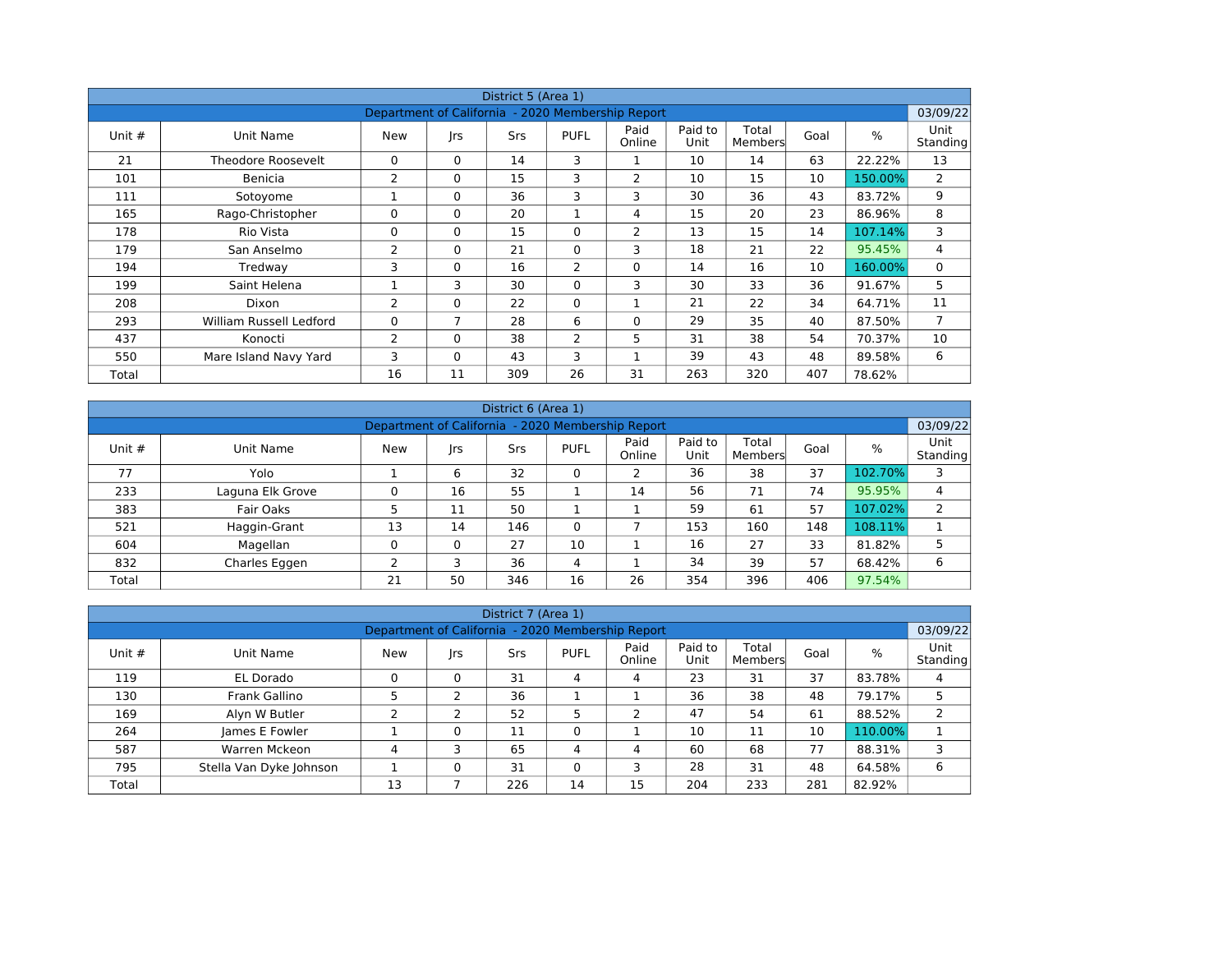| District 8 (Area 2)                                                                                                                       |                                                               |  |  |    |  |  |    |    |    |        |  |  |  |  |  |
|-------------------------------------------------------------------------------------------------------------------------------------------|---------------------------------------------------------------|--|--|----|--|--|----|----|----|--------|--|--|--|--|--|
|                                                                                                                                           | 03/09/22<br>Department of California - 2022 Membership Report |  |  |    |  |  |    |    |    |        |  |  |  |  |  |
| Paid<br>Paid to<br>Total<br>%<br><b>PUFL</b><br>Unit #<br>Goal<br>Unit Name<br>New<br>Srs<br>Irs<br>Online<br>Unit<br>Standing<br>Members |                                                               |  |  |    |  |  |    |    |    |        |  |  |  |  |  |
|                                                                                                                                           | San Francisco                                                 |  |  | 19 |  |  | 18 | 22 | 30 | 73.33% |  |  |  |  |  |
| 22<br>30<br>19<br>18<br>73.33%<br>Total                                                                                                   |                                                               |  |  |    |  |  |    |    |    |        |  |  |  |  |  |

| District 9 (Area 2)                                                                                                                  |              |  |  |    |  |  |    |    |    |        |  |  |  |  |
|--------------------------------------------------------------------------------------------------------------------------------------|--------------|--|--|----|--|--|----|----|----|--------|--|--|--|--|
| 03/09/22<br>Department of California - 2022 Membership Report                                                                        |              |  |  |    |  |  |    |    |    |        |  |  |  |  |
| Paid<br>Paid to<br>Total<br>%<br>Unit #<br><b>New</b><br><b>PUFL</b><br>Goal<br>Unit Name<br>Srs<br> rs<br>Online<br>Unit<br>Members |              |  |  |    |  |  |    |    |    |        |  |  |  |  |
| 161                                                                                                                                  | Harding-Hola |  |  | 35 |  |  | 34 | 40 | 43 | 93.02% |  |  |  |  |
| 202                                                                                                                                  | Roy Frerichs |  |  | 20 |  |  | 16 | 21 | 43 | 48.84% |  |  |  |  |
| 55<br>50<br>61<br>86<br>8<br>70.93%<br>Total<br>6                                                                                    |              |  |  |    |  |  |    |    |    |        |  |  |  |  |

| District 10 (Area 2)                                                                                                                        |             |  |  |    |  |  |    |    |    |        |  |  |  |  |
|---------------------------------------------------------------------------------------------------------------------------------------------|-------------|--|--|----|--|--|----|----|----|--------|--|--|--|--|
| 03/09/22<br>Department of California - 2022 Membership Report                                                                               |             |  |  |    |  |  |    |    |    |        |  |  |  |  |
| Paid<br>Paid to<br>Total<br>%<br><b>PUFL</b><br>Unit $#$<br>New<br>Goal<br>Unit Name<br>Srs<br>Irs<br>Online<br>Unit<br>Standing<br>Members |             |  |  |    |  |  |    |    |    |        |  |  |  |  |
| 68                                                                                                                                          | Hayward     |  |  | 21 |  |  | 21 | 23 | 32 | 71.88% |  |  |  |  |
| 117                                                                                                                                         | San Leandro |  |  | 27 |  |  | 24 | 28 | 47 | 59.57% |  |  |  |  |
| 79<br>48<br>51<br>45<br>64.56%<br>Total                                                                                                     |             |  |  |    |  |  |    |    |    |        |  |  |  |  |

|          |                           |                                                   |          | District 11 (Area 3) |                |                |                 |                  |      |         |                  |
|----------|---------------------------|---------------------------------------------------|----------|----------------------|----------------|----------------|-----------------|------------------|------|---------|------------------|
|          |                           | Department of California - 2022 Membership Report |          |                      |                |                |                 |                  |      |         | 03/09/22         |
| Unit $#$ | Unit Name                 | <b>New</b>                                        | rs       | Srs                  | <b>PUFL</b>    | Paid<br>Online | Paid to<br>Unit | Total<br>Members | Goal | %       | Unit<br>Standing |
| 16       | Karl Ross                 | 3                                                 | 4        | 63                   | 10             | 8              | 49              | 67               | 89   | 75.28%  | 5                |
| 22       | Lodi                      | 0                                                 | $\Omega$ | 33                   | 2              | 5              | 26              | 33               | 40   | 82.50%  | 3                |
| 108      | Amador                    | 10                                                | 3        | 72                   | ∸              |                | 67              | 75               | 69   | 108.70% |                  |
| 190      | <b>Clinton Mccausland</b> |                                                   | ∍        | 20                   | 3              |                | 18              | 22               | 27   | 81.48%  | 4                |
| 249      | Mcfall-Grisham            |                                                   | 9        | 38                   | $\overline{2}$ | 8              | 37              | 47               | 64   | 73.44%  | 6                |
| 376      | Calaveras                 |                                                   | 9        | 53                   | $\Omega$       | 3              | 59              | 62               | 75   | 82.67%  | $\overline{2}$   |
| 803      | <b>Ed Stewart</b>         | 0                                                 | $\Omega$ | 32                   |                | $\Omega$       | 31              | 32               | 47   | 68.09%  |                  |
| Total    |                           | 16                                                | 27       | 311                  | 19             | 32             | 287             | 338              | 411  | 82.24%  |                  |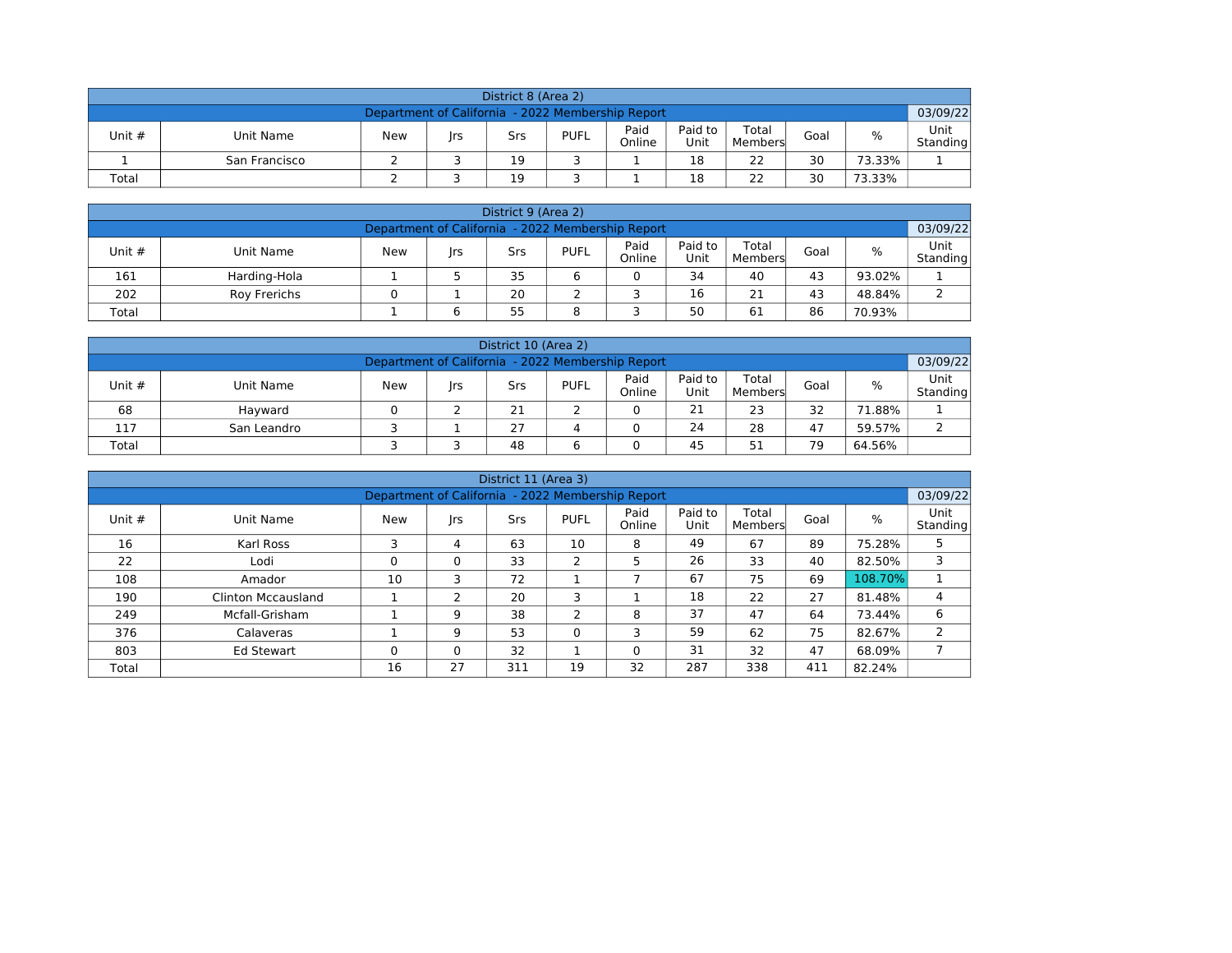|        |                   |                                                   |          | District 12 (Area 3) |                |                |                 |                  |      |          |                       |
|--------|-------------------|---------------------------------------------------|----------|----------------------|----------------|----------------|-----------------|------------------|------|----------|-----------------------|
|        |                   | Department of California - 2022 Membership Report |          |                      |                |                |                 |                  |      |          | 03/09/22              |
| Unit # | Unit Name         | New                                               | rs       | Srs                  | <b>PUFL</b>    | Paid<br>Online | Paid to<br>Unit | Total<br>Members | Goal | $\%$     | Unit<br>Standing      |
| 74     | Modesto           |                                                   | $\Omega$ | 28                   | 2              | 5              | 21              | 28               | 39   | 71.79%   | 6                     |
| 83     | Merced            | 4                                                 | 16       | 80                   | 2              | 8              | 86              | 96               | 120  | 80.00%   | $\mathbf{2}^{\prime}$ |
| 91     | George J Hatfield | 0                                                 | $\Omega$ | $\Omega$             | $\Omega$       | $\Omega$       | $\overline{0}$  | $\Omega$         | 10   | $0.00\%$ | 8                     |
| 166    | James V Pernetti  | 13                                                | 10       | 76                   | $\Omega$       | $\overline{2}$ | 84              | 86               | 72   | 119.44%  |                       |
| 168    | Elijah B Hayes    | 0                                                 | 5        | 19                   |                |                | 22              | 24               | 31   | 77.42%   | 4                     |
| 240    | Manuel M Lopes    |                                                   | $\Omega$ | 21                   | $\Omega$       | 3              | 18              | 21               | 28   | 75.00%   | 5                     |
| 491    | Ceres             | 0                                                 | 3        | 9                    | $\overline{2}$ | $\Omega$       | 10              | 12               | 18   | 66.67%   | $\overline{ }$        |
| 567    | Mariposa          | 0                                                 | $\Omega$ | 11                   | $\Omega$       |                | 10              | 11               | 14   | 78.57%   | 3                     |
| 872    | Scranton & Qualle | 0                                                 | $\Omega$ | $\Omega$             | $\Omega$       | $\Omega$       | $\overline{0}$  | $\Omega$         | 19   | $0.00\%$ | 8                     |
| Total  |                   | 19                                                | 34       | 244                  | ∍              | 20             | 251             | 278              | 351  | 79.20%   |                       |

|          |                                                                                                                                                  |    |    | District 13 (Area 2) |    |    |     |     |     |         |   |  |  |  |  |
|----------|--------------------------------------------------------------------------------------------------------------------------------------------------|----|----|----------------------|----|----|-----|-----|-----|---------|---|--|--|--|--|
|          | Department of California - 2022 Membership Report<br>03/09/22                                                                                    |    |    |                      |    |    |     |     |     |         |   |  |  |  |  |
| Unit $#$ | Paid<br>Paid to<br>Total<br>$\%$<br><b>PUFL</b><br>Goal<br>Unit Name<br><b>New</b><br><b>Srs</b><br> rs<br>Unit<br>Online<br>Standing<br>Members |    |    |                      |    |    |     |     |     |         |   |  |  |  |  |
| 217      | Gilroy                                                                                                                                           |    | 11 | 41                   | 0  | 0  | 52  | 52  | 50  | 104.00% |   |  |  |  |  |
| 318      | Willow Glen                                                                                                                                      | 0  | 0  | 4                    | 3  | 0  |     | 4   | 12  | 33.33%  |   |  |  |  |  |
| 419      | Santa Clara                                                                                                                                      | 11 | 11 | 134                  | 13 |    | 127 | 145 | 141 | 102.84% | 2 |  |  |  |  |
| 564      | <b>Mission City</b>                                                                                                                              | ∍  | 5  | 29                   | 4  | 4  | 26  | 34  | 47  | 72.34%  | 3 |  |  |  |  |
| 791      | Mayfair                                                                                                                                          |    |    | 44                   |    |    | 30  | 44  | 73  | 60.27%  | 4 |  |  |  |  |
| Total    |                                                                                                                                                  | 19 | 27 | 252                  | 27 | 16 | 236 | 279 | 323 | 86.38%  |   |  |  |  |  |

|          |                       |                                                   |                | District 14 (Area 3) |             |                |                 |                  |      |        |                       |
|----------|-----------------------|---------------------------------------------------|----------------|----------------------|-------------|----------------|-----------------|------------------|------|--------|-----------------------|
|          |                       | Department of California - 2022 Membership Report |                |                      |             |                |                 |                  |      |        | 03/09/22              |
| Unit $#$ | Unit Name             | <b>New</b>                                        | rs             | <b>Srs</b>           | <b>PUFL</b> | Paid<br>Online | Paid to<br>Unit | Total<br>Members | Goal | %      | Unit<br>Standing      |
| 3        | Hanford               | 0                                                 | 15             | 53                   | 2           | 2              | 64              | 68               | 79   | 86.08% | $\mathbf{2}^{\prime}$ |
| 4        | <b>Charlie Waters</b> | 0                                                 | $\Omega$       | 1                    | $\Omega$    | $\mathbf{1}$   | $\overline{0}$  | 1                | 18   | 5.56%  | 11                    |
| 11       | Madera                | $\Omega$                                          | $\Omega$       | $\overline{2}$       | 2           | $\Omega$       | $\overline{0}$  | 2                | 10   | 20.00% | 10                    |
| 23       | William Lee Netzer    | $\overline{2}$                                    | 2              | 14                   | $\Omega$    |                | 15              | 16               | 17   | 94.12% | 1                     |
| 110      | <b>Oakhurst</b>       |                                                   | 2              | 29                   | $\Omega$    | $\Omega$       | 31              | 31               | 42   | 73.81% | 6                     |
| 147      | Cecil Cox             | 3                                                 | 15             | 56                   | 5           |                | 65              | 71               | 98   | 72.45% | 8                     |
| 191      | Kingsburg             | $\overline{2}$                                    | 6              | 45                   | $\mathbf 0$ | 2              | 49              | 51               | 64   | 79.69% | 5                     |
| 346      | Firebaugh             | 0                                                 | 0              | 5                    | $\mathbf 0$ | $\mathbf 0$    | 5               | 5                | 11   | 45.45% | 9                     |
| 355      | Westland              | $\Omega$                                          | $\mathbf{0}$   | 9                    | $\Omega$    | $\Omega$       | 9               | 9                | 11   | 81.82% | 4                     |
| 509      | Fresno Federal        | 5                                                 | 4              | 64                   | 6           | 10             | 52              | 68               | 82   | 82.93% | 3                     |
| 511      | <b>State Center</b>   | 0                                                 | $\overline{7}$ | $\overline{7}$       | $\mathbf 0$ | 14             | $\overline{0}$  | 14               | 19   | 73.68% | $\overline{7}$        |
| Total    |                       | 13                                                | 51             | 285                  | 15          | 31             | 290             | 336              | 451  | 74.50% |                       |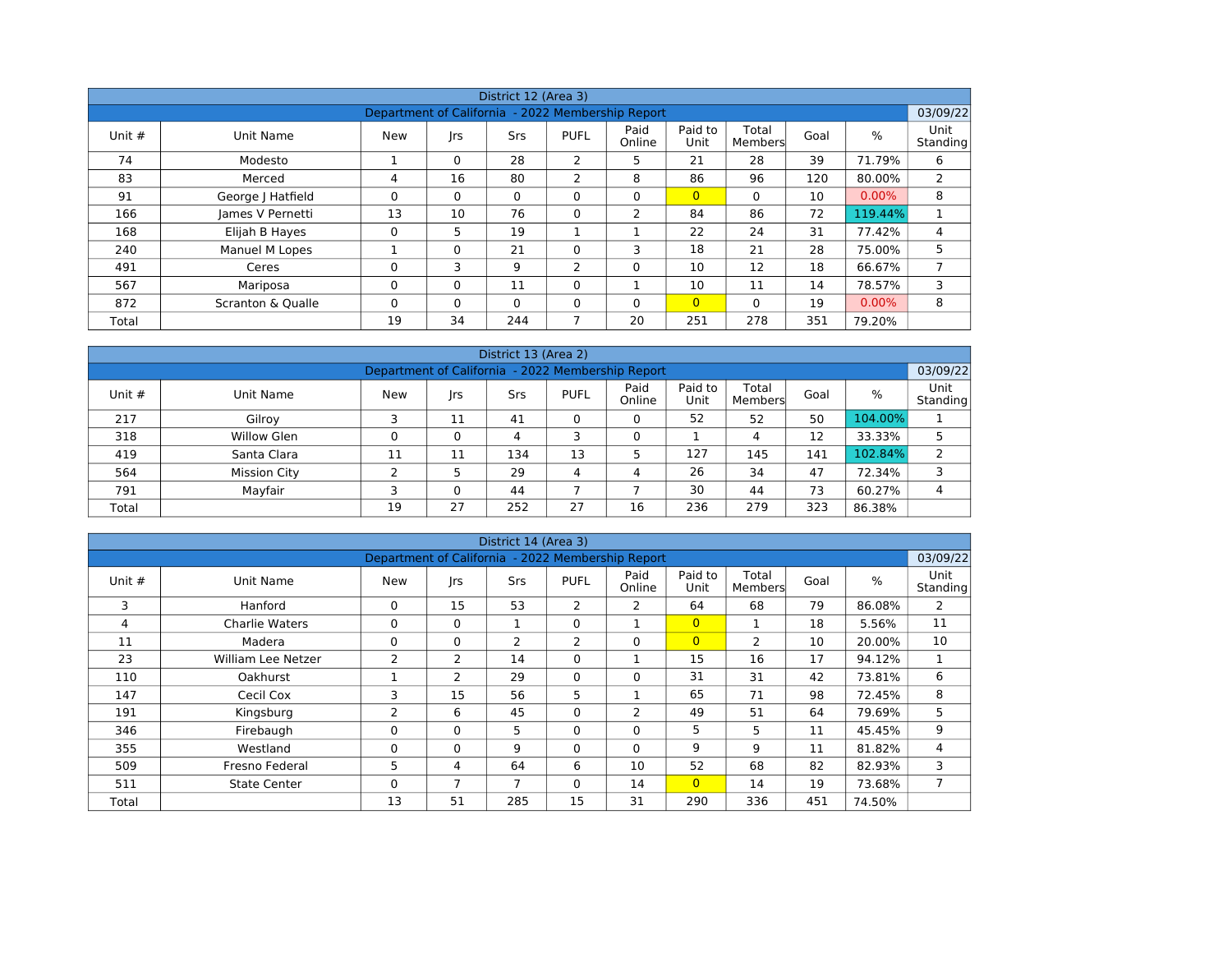|          |                   |                                                   |          | District 15 (Area 3) |                |                |                 |                  |      |               |                  |
|----------|-------------------|---------------------------------------------------|----------|----------------------|----------------|----------------|-----------------|------------------|------|---------------|------------------|
|          |                   | Department of California - 2022 Membership Report |          |                      |                |                |                 |                  |      |               | 03/09/22         |
| Unit $#$ | Unit Name         | New                                               | rs       | Srs                  | <b>PUFL</b>    | Paid<br>Online | Paid to<br>Unit | Total<br>Members | Goal | $\frac{0}{0}$ | Unit<br>Standing |
| 20       | Porterville       |                                                   | 10       | 47                   | $\overline{2}$ | 3              | 52              | 57               | 55   | 103.64%       | 2                |
| 26       | Bakersfield       |                                                   | 0        | 69                   | 5              | 6              | 63              | 69               | 89   | 77.53%        |                  |
| 94       | Exeter            | 0                                                 |          | 24                   | 6              | 10             | 9               | 25               | 32   | 78.13%        | 6                |
| 124      | Merle Reed        | 14                                                | 14       | 98                   | $\mathcal{P}$  | 4              | 106             | 112              | 102  | 109.80%       |                  |
| 213      | Leslie L Robinson | 0                                                 | 4        | 30                   | $\Omega$       |                | 33              | 34               | 34   | 100.00%       | 4                |
| 221      | Tehachapi         | 12                                                | 4        | 36                   | $\Omega$       | $\Omega$       | 40              | 40               | 39   | 102.56%       | 3                |
| 711      | Kern River Valley | 0                                                 | $\Omega$ | 13                   | $\Omega$       | $\Omega$       | 13              | 13               | 16   | 81.25%        | 5                |
| Total    |                   | 34                                                | 33       | 317                  | 15             | 24             | 311             | 350              | 367  | 95.37%        |                  |

|          | District 16 (Area 6)<br>Department of California - 2022 Membership Report |                       |              |     |                |                |                 |                  |      |         |                  |  |  |  |
|----------|---------------------------------------------------------------------------|-----------------------|--------------|-----|----------------|----------------|-----------------|------------------|------|---------|------------------|--|--|--|
|          |                                                                           |                       |              |     |                |                |                 |                  |      |         | 03/09/22         |  |  |  |
| Unit $#$ | Unit Name                                                                 | <b>New</b>            | rs           | Srs | <b>PUFL</b>    | Paid<br>Online | Paid to<br>Unit | Total<br>Members | Goal | $\%$    | Unit<br>Standing |  |  |  |
| 48       | Oxnard                                                                    | 0                     | 10           | 59  | 3              | 3              | 63              | 69               | 83   | 83.13%  | 12               |  |  |  |
| 49       | Santa Barbara                                                             | 0                     | $\mathbf{0}$ | 3   | $\Omega$       | 3              | $\overline{0}$  | 3                | 12   | 25.00%  | 14               |  |  |  |
| 50       | Paso Robles                                                               |                       | 1            | 18  | 0              | $\mathbf{1}$   | 18              | 19               | 19   | 100.00% | 4                |  |  |  |
| 56       | Corporal Marshal N Braden                                                 | 6                     | 8            | 68  | 1              | 8              | 67              | 76               | 90   | 84.44%  | 11               |  |  |  |
| 66       | San Luis Obispo                                                           | 7                     | 4            | 61  | $\Omega$       | 4              | 61              | 65               | 65   | 100.00% | 4                |  |  |  |
| 125      | Vandenberg                                                                | $\Omega$              | $\mathbf{0}$ | 33  | 2              | 3              | 28              | 33               | 38   | 86.84%  | 10               |  |  |  |
| 136      | Arroyo Grande                                                             | 8                     | 1            | 82  | 2              | 7              | 74              | 83               | 77   | 107.79% | 3                |  |  |  |
| 211      | William "Will" Proud                                                      | 9                     | 2            | 85  | 3              | 4              | 80              | 87               | 94   | 92.55%  | $\overline{7}$   |  |  |  |
| 339      | Ventura                                                                   | $\Omega$              | 8            | 22  | $\mathbf 1$    | 1              | 28              | 30               | 41   | 73.17%  | 13               |  |  |  |
| 432      | Cambria                                                                   | 37                    | 5            | 146 | $\overline{2}$ | 1              | 148             | 151              | 128  | 117.97% | $\overline{2}$   |  |  |  |
| 482      | Walter "Ski" Gamulski                                                     | $\mathbf{2}^{\prime}$ | 6            | 43  | $\Omega$       | $\mathbf{0}$   | 49              | 49               | 54   | 90.74%  | 9                |  |  |  |
| 502      | Moorpark                                                                  |                       | 1            | 23  | $\Omega$       | 4              | 20              | 24               | 26   | 92.31%  | 8                |  |  |  |
| 534      | Orcutt                                                                    | 17                    | $\Omega$     | 47  | $\mathbf{1}$   | 3              | 43              | 47               | 36   | 130.56% | 1                |  |  |  |
| 741      | Camarillo                                                                 | 18                    | 13           | 197 |                | 30             | 179             | 210              | 225  | 93.33%  | 6                |  |  |  |
| Total    |                                                                           | 106                   | 59           | 887 | 16             | 72             | 858             | 946              | 988  | 95.75%  |                  |  |  |  |

| District 17 (Area 4)     |                                                               |     |     |     |             |        |      |         |      |               |                  |  |  |  |  |
|--------------------------|---------------------------------------------------------------|-----|-----|-----|-------------|--------|------|---------|------|---------------|------------------|--|--|--|--|
|                          | 03/09/22<br>Department of California - 2022 Membership Report |     |     |     |             |        |      |         |      |               |                  |  |  |  |  |
| Paid<br>Paid to<br>Total |                                                               |     |     |     |             |        |      |         |      |               |                  |  |  |  |  |
| Unit $#$                 | Unit Name                                                     | New | Irs | Srs | <b>PUFL</b> | Online | Unit | Members | Goal | $\frac{0}{0}$ | Unit<br>Standing |  |  |  |  |
| 302                      | Allied                                                        |     | 8   | 47  |             |        | 55   | 55      | 52   | 105.77%       |                  |  |  |  |  |
| 309                      | Los Angeles Sheriff's Star                                    |     |     | 30  |             |        | 32   | 33      | 31   | 106.45%       |                  |  |  |  |  |
| 628                      | Chinatown                                                     |     | 21  | 31  |             |        | 51   | 52      | 48   | 108.33%       |                  |  |  |  |  |
| Total                    |                                                               | 13  | 32  | 108 |             |        | 138  | 140     | 131  | 106.87%       |                  |  |  |  |  |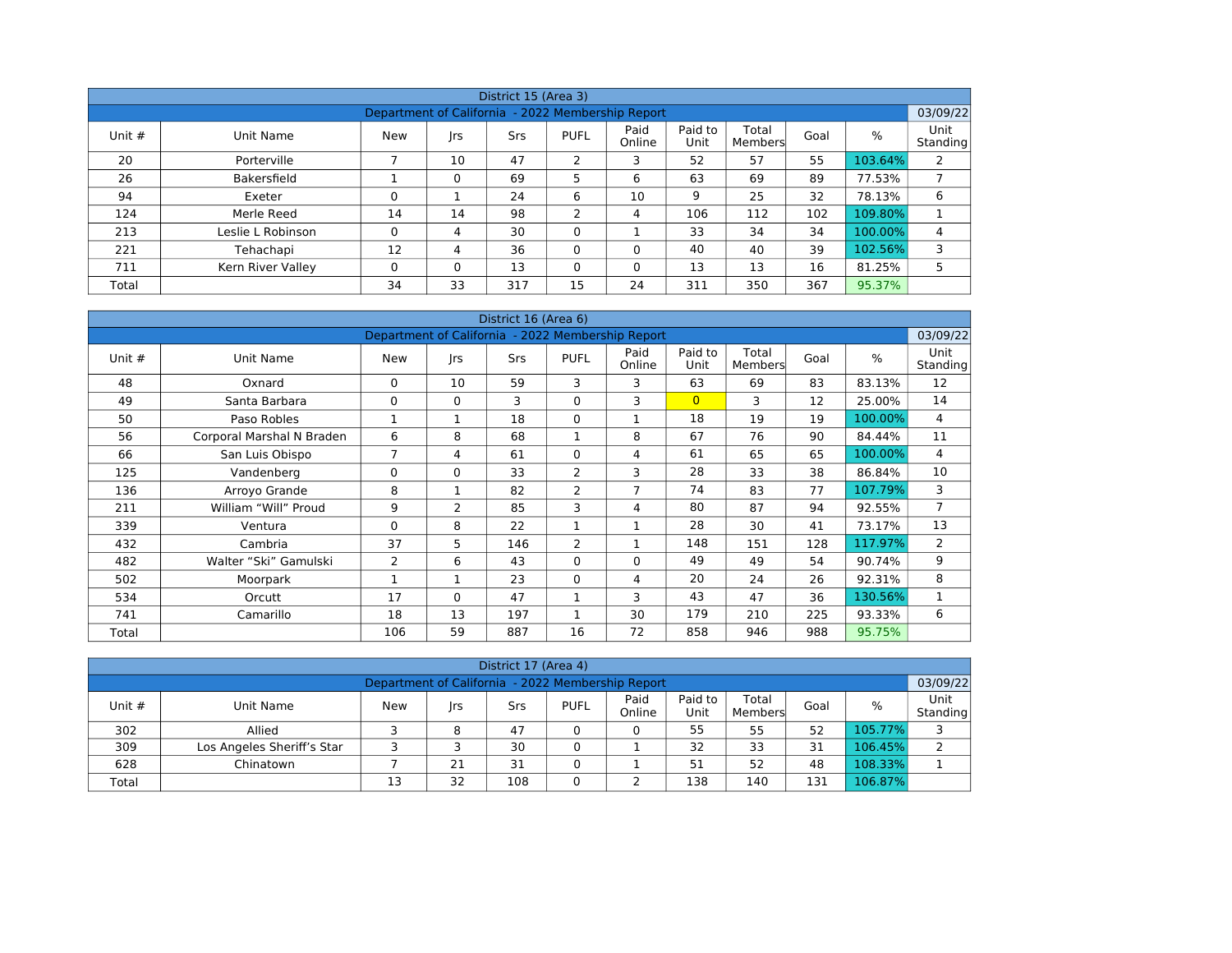|          |                       |                                                   |          | District 18 (Area 6) |                |                |                 |                  |      |         |                         |
|----------|-----------------------|---------------------------------------------------|----------|----------------------|----------------|----------------|-----------------|------------------|------|---------|-------------------------|
|          |                       | Department of California - 2022 Membership Report |          |                      |                |                |                 |                  |      |         | 03/09/22                |
| Unit $#$ | Unit Name             | <b>New</b>                                        | rs       | <b>Srs</b>           | <b>PUFL</b>    | Paid<br>Online | Paid to<br>Unit | Total<br>Members | Goal | %       | <b>Unit</b><br>Standing |
| 13       | Pasadena              | 0                                                 | 14       | 32                   | 2              | 3              | 41              | 46               | 53   | 86.79%  | 6                       |
| 30       | Pomoma Charles P Rowe | 4                                                 | 3        | 34                   | 2              | $\mathbf{1}$   | 34              | 37               | 60   | 61.67%  | 10                      |
| 75       | La Puente             | 0                                                 | 0        | 7                    | 4              | 3              | $\overline{0}$  | 7                | 34   | 20.59%  | 12                      |
| 139      | Alhambra              | 3                                                 | 5        | 54                   | 5              | 6              | 48              | 59               | 58   | 101.72% | 3                       |
| 180      | Canyon City           | 3                                                 | 6        | 47                   | $\overline{4}$ | 8              | 41              | 53               | 45   | 117.78% | $\mathbf{2}^{\prime}$   |
| 241      | Abraham Lincoln       | 6                                                 | $\Omega$ | 23                   | $\overline{2}$ | 2              | 19              | 23               | 23   | 100.00% | 4                       |
| 261      | El Monte              | 0                                                 | 6        | 18                   | $\mathbf 0$    |                | 23              | 24               | 44   | 54.55%  | 11                      |
| 280      | East Pasadena         | 1                                                 |          | 44                   | 5              | 4              | 36              | 45               | 58   | 77.59%  | 8                       |
| 397      | <b>Monterey Park</b>  | 0                                                 | 3        | 14                   | $\Omega$       | 17             | $\overline{0}$  | 17               | 14   | 121.43% | $\mathbf{1}$            |
| 755      | <b>Charter Cove</b>   | 3                                                 | 13       | 75                   | 2              | 8              | 78              | 88               | 119  | 73.95%  | 9                       |
| 790      | <b>West Covina</b>    | $\overline{7}$                                    | 5        | 51                   | 2              | 6              | 48              | 56               | 57   | 98.25%  | 5                       |
| 830      | Duarte                | 3                                                 | 37       | 85                   | 13             | $\mathbf{1}$   | 108             | 122              | 141  | 86.52%  | $\overline{7}$          |
| Total    |                       | 30                                                | 93       | 484                  | 41             | 60             | 476             | 577              | 706  | 81.73%  |                         |

|          |                         |                                                   |              | District 19 (Area 4) |                |                |                 |                  |      |         |                  |
|----------|-------------------------|---------------------------------------------------|--------------|----------------------|----------------|----------------|-----------------|------------------|------|---------|------------------|
|          |                         | Department of California - 2022 Membership Report |              |                      |                |                |                 |                  |      |         | 03/09/22         |
| Unit $#$ | Unit Name               | <b>New</b>                                        | rs           | Srs                  | <b>PUFL</b>    | Paid<br>Online | Paid to<br>Unit | Total<br>Members | Goal | $\%$    | Unit<br>Standing |
| 134      | City of Paramount       | 9                                                 | $\mathbf{0}$ | 11                   | $\mathbf 1$    | 1              | 9               | 11               | 22   | 50.00%  | 13               |
| 170      | <b>Bert S Crossland</b> | 0                                                 | 5            | 22                   | $\overline{2}$ | 1              | 24              | 27               | 26   | 103.85% | $\mathbf{1}$     |
| 184      | South Bay               | 9                                                 | 4            | 94                   | 5              | 25             | 68              | 98               | 124  | 79.03%  | 8                |
| 270      | Downey                  | 0                                                 | $\Omega$     | 10                   | 2              | $\Omega$       | 8               | 10               | 12   | 83.33%  | 6                |
| 272      | Montebello              | 9                                                 | $\Omega$     | 90                   | $\overline{2}$ | 11             | 77              | 90               | 94   | 95.74%  | $\overline{2}$   |
| 314      | Hawthorne               | 0                                                 | 5            | 59                   | 14             | 6              | 44              | 64               | 81   | 79.01%  | 9                |
| 341      | Leland A Cupp           | 4                                                 | 3            | 43                   | $\Omega$       | 5              | 41              | 46               | 53   | 86.79%  | 4                |
| 352      | Gilbert W Lindsay       | 0                                                 | $\mathbf{0}$ | 2                    | 1              | 1              | $\overline{0}$  | $\mathcal{P}$    | 10   | 20.00%  | 14               |
| 359      | Norwalk                 | 11                                                | 13           | 107                  | 5              | 6              | 109             | 120              | 147  | 81.63%  | $\overline{7}$   |
| 411      | Rivera                  | 6                                                 | 3            | 37                   | 1              | 5              | 34              | 40               | 51   | 78.43%  | 11               |
| 465      | Clyde F Hager           | 1                                                 | 4            | $\overline{7}$       | $\mathbf{1}$   | $\Omega$       | 10              | 11               | 14   | 78.57%  | 10               |
| 496      | Lakewood                | 19                                                | 14           | 235                  | $\overline{7}$ | 8              | 234             | 249              | 288  | 86.46%  | 5                |
| 723      | Hollydale               | $\mathbf{1}$                                      | 1            | 19                   | 1              | 3              | 16              | 20               | 21   | 95.24%  | 3                |
| 833      | Lincoln Village         | $\Omega$                                          | 2            | 21                   |                | 19             | 3               | 23               | 36   | 63.89%  | 12               |
| Total    |                         | 69                                                | 54           | 757                  | 43             | 91             | 677             | 811              | 979  | 82.84%  |                  |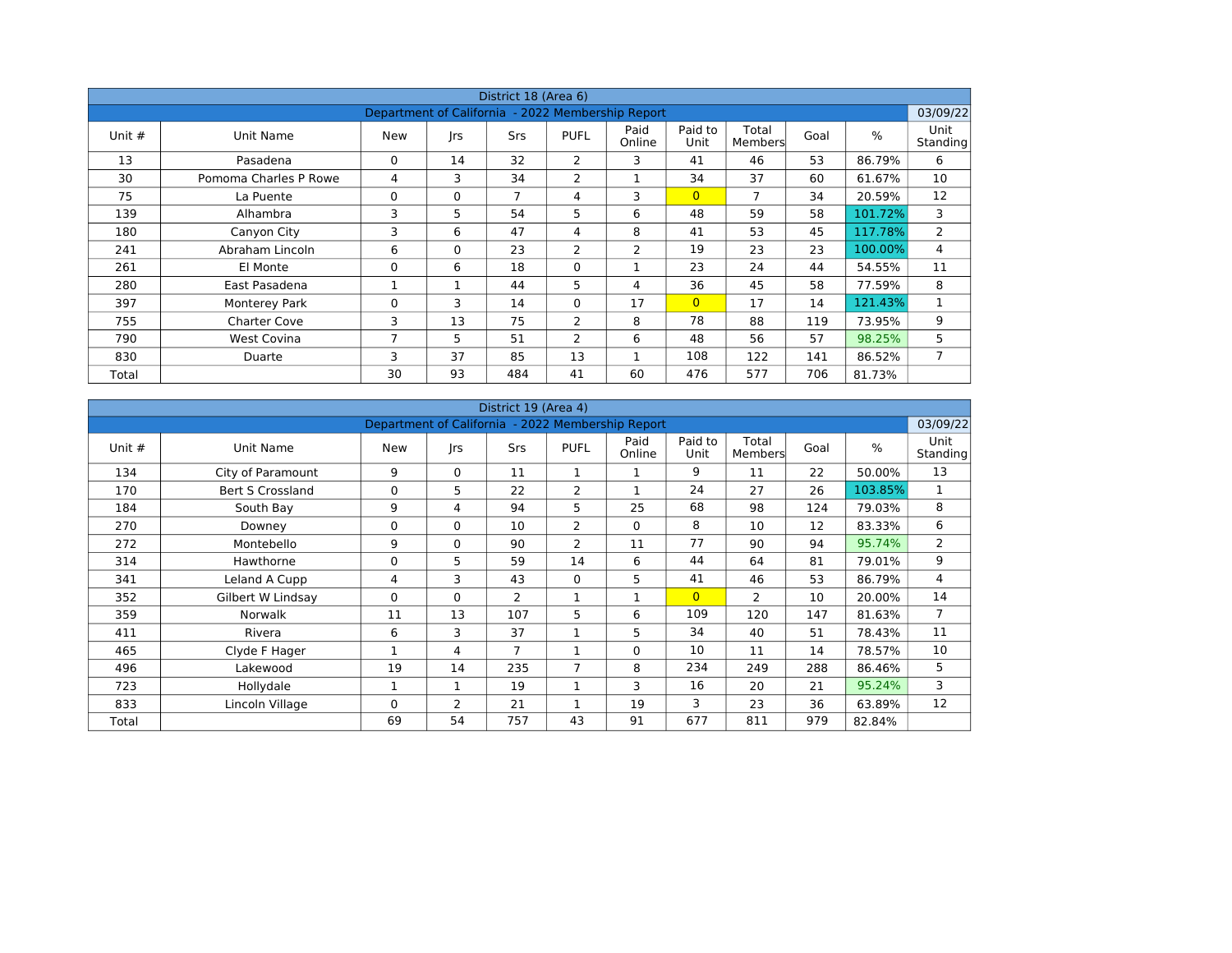|          |                 |                                                   |          | District 20 (Area 6) |             |                |                 |                  |      |         |                         |
|----------|-----------------|---------------------------------------------------|----------|----------------------|-------------|----------------|-----------------|------------------|------|---------|-------------------------|
|          |                 | Department of California - 2022 Membership Report |          |                      |             |                |                 |                  |      |         | 03/09/22                |
| Unit $#$ | Unit Name       | <b>New</b>                                        | rs       | Srs                  | <b>PUFL</b> | Paid<br>Online | Paid to<br>Unit | Total<br>Members | Goal | %       | <b>Unit</b><br>Standing |
| 176      | San Fernando    | 0                                                 | 2        | 57                   |             | 6              | 46              | 59               | 61   | 96.72%  | 3                       |
| 311      | Antelope Valley | っ                                                 | 11       | 71                   | 8           | 8              | 66              | 82               | 104  | 78.85%  | 5                       |
| 348      | Palmdale        |                                                   | $\Omega$ | 36                   | 5           | っ              | 29              | 36               | 44   | 81.82%  | 4                       |
| 377      | Sunland-Tujunga | 12                                                | 2        | 46                   |             | 5              | 42              | 48               | 35   | 137.14% |                         |
| 507      | Newhall-Saugus  | 0                                                 | 2        | 50                   |             | 9              | 42              | 52               | 66   | 78.79%  | 6                       |
| 520      | Sun Valley      | 3                                                 | ٦        | 31                   |             | 5              | 28              | 34               | 51   | 66.67%  | $\overline{ }$          |
| 817      | Panorama City   | 6                                                 | $\Omega$ | 43                   | $\Omega$    |                | 42              | 43               | 42   | 102.38% | 2                       |
| Total    |                 | 24                                                | 20       | 334                  | 23          | 36             | 295             | 354              | 403  | 87.84%  |                         |

|        |                          |                                                   |                | District 21 (Area 5) |                |                |                 |                  |      |         |                  |
|--------|--------------------------|---------------------------------------------------|----------------|----------------------|----------------|----------------|-----------------|------------------|------|---------|------------------|
|        |                          | Department of California - 2022 Membership Report |                |                      |                |                |                 |                  |      |         | 03/09/22         |
| Unit # | Unit Name                | <b>New</b>                                        | rs             | <b>Srs</b>           | <b>PUFL</b>    | Paid<br>Online | Paid to<br>Unit | Total<br>Members | Goal | $\%$    | Unit<br>Standing |
| 53     | Harold W Hyland          | 11                                                | 6              | 73                   | 8              | $\overline{7}$ | 64              | 79               | 89   | 88.76%  | 10               |
| 79     | Riverside                | 10                                                | $\overline{7}$ | 63                   | $\overline{2}$ | 12             | 56              | 70               | 100  | 70.00%  | 14               |
| 200    | Lynn Mort                | 19                                                | 1              | 70                   | 4              | 9              | 58              | 71               | 74   | 95.95%  | 5                |
| 289    | <b>Carl R Meairs</b>     | 17                                                | 9              | 112                  | $\overline{2}$ | 16             | 103             | 121              | 149  | 81.21%  | 11               |
| 328    | Norco                    | 29                                                | 8              | 182                  | $\mathbf 1$    | 28             | 161             | 190              | 200  | 95.00%  | 6                |
| 428    | San Gorgonio Pass        | 9                                                 | $\Omega$       | 26                   | 1              | 3              | 22              | 26               | 16   | 162.50% | $\mathbf{1}$     |
| 500    | Mira Loma                | 2                                                 | 1              | 35                   | 3              | 3              | 30              | 36               | 56   | 64.29%  | 15               |
| 519    | Owen Coffman             | 39                                                | 54             | 252                  | 5              | 32             | 269             | 306              | 327  | 93.58%  | $\overline{7}$   |
| 574    | <b>Morrison Memorial</b> | 3                                                 | 1              | 46                   | $\mathbf 0$    | 11             | 36              | 47               | 51   | 92.16%  | 9                |
| 595    | Perris                   | 9                                                 | 3              | 49                   | 5              | $\overline{7}$ | 40              | 52               | 54   | 96.30%  | $\overline{4}$   |
| 739    | <b>Herman Granados</b>   | 13                                                | 4              | 55                   | 4              | 6              | 49              | 59               | 64   | 92.19%  | 8                |
| 742    | Joe Dominguez            | 6                                                 | 4              | 66                   | 0              | 30             | 40              | 70               | 72   | 97.22%  | 3                |
| 800    | Idyllwild                | 4                                                 | 3              | 92                   | $\mathbf 1$    | $\overline{7}$ | 87              | 95               | 117  | 81.20%  | 12               |
| 848    | San Jacinto              | $\overline{7}$                                    | 5              | 72                   | $\Omega$       | 6              | 71              | 77               | 98   | 78.57%  | 13               |
| 852    | Temecula-Murrieta Valley | 2                                                 | $\overline{2}$ | 14                   | $\mathbf 0$    | 2              | 14              | 16               | 10   | 160.00% | 2                |
| 951    | Fellowship               | $\Omega$                                          | $\Omega$       | 3                    | $\Omega$       | 2              | $\mathbf{1}$    | 3                | 17   | 17.65%  | 16               |
| Total  |                          | 180                                               | 108            | 1210                 | 36             | 181            | 1101            | 1318             | 1494 | 88.22%  |                  |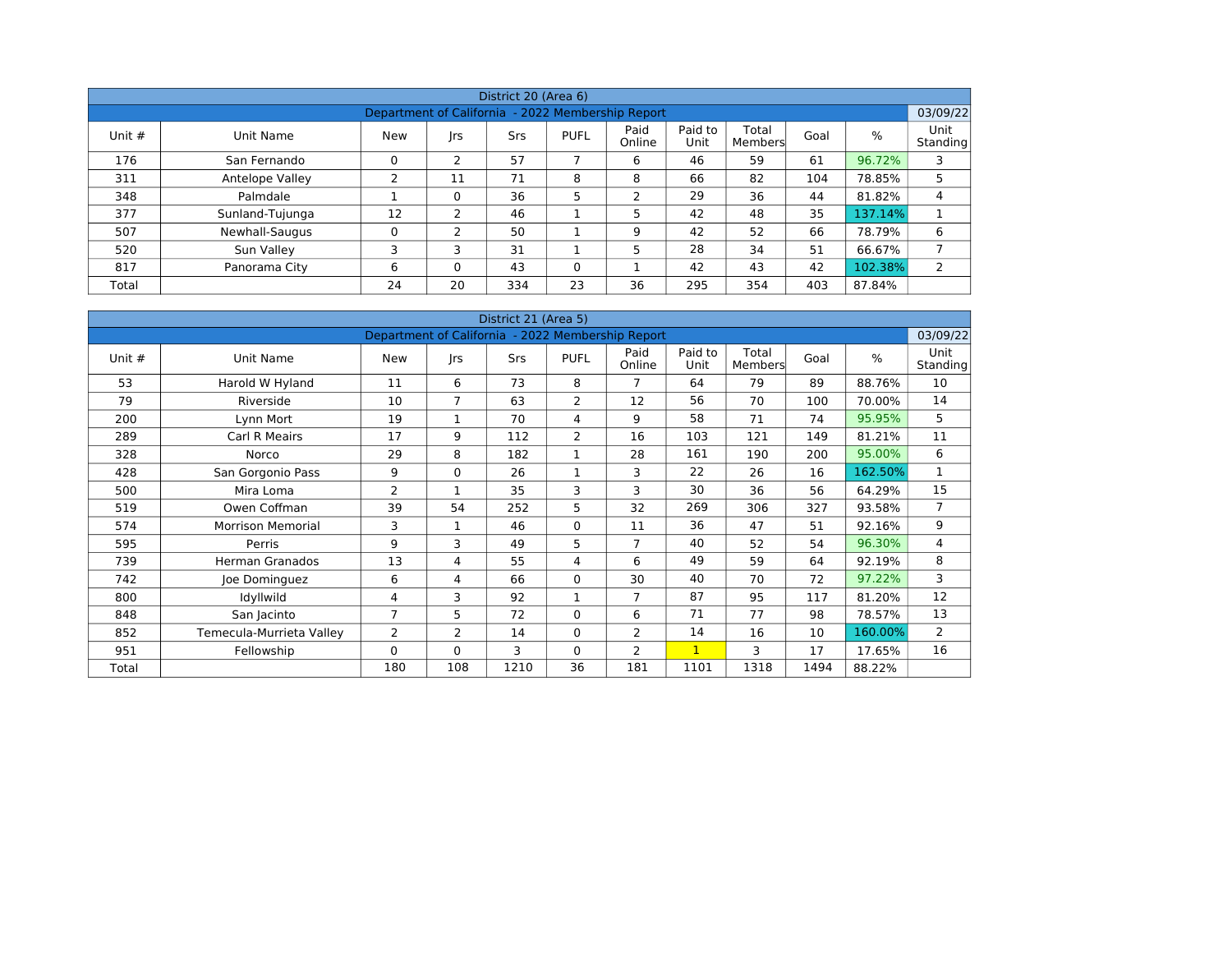|          |                          |                                                   |                | District 22 (Area 5) |                |                |                 |                  |      |          |                       |
|----------|--------------------------|---------------------------------------------------|----------------|----------------------|----------------|----------------|-----------------|------------------|------|----------|-----------------------|
|          |                          | Department of California - 2022 Membership Report |                |                      |                |                |                 |                  |      |          | 03/09/22              |
| Unit $#$ | Unit Name                | <b>New</b>                                        | Irs            | Srs                  | <b>PUFL</b>    | Paid<br>Online | Paid to<br>Unit | Total<br>Members | Goal | $\%$     | Unit<br>Standing      |
| 146      | Oceanside                | 0                                                 | 3              | 19                   | $\mathbf{1}$   | 2              | 19              | 22               | 21   | 104.76%  | $\mathbf{2}^{\prime}$ |
| 149      | <b>IB Clark</b>          | $\overline{7}$                                    | $\mathbf{1}$   | 79                   | 8              | 17             | 55              | 80               | 97   | 82.47%   | 9                     |
| 201      | Dewitt C Mitchell        | 0                                                 | $\Omega$       | 16                   | $\Omega$       | $\overline{2}$ | 14              | 16               | 15   | 106.67%  | $\mathbf{1}$          |
| 255      | Larry E Bennett          | 4                                                 | 29             | 122                  | 15             | 10             | 126             | 151              | 169  | 89.35%   | $\overline{7}$        |
| 258      | Alpine                   | 1                                                 | 5              | 34                   | $\overline{3}$ | 5              | 31              | 39               | 52   | 75.00%   | 14                    |
| 282      | La Mesa                  | 4                                                 | $\overline{2}$ | 86                   | 17             | 3              | 68              | 88               | 111  | 79.28%   | 13                    |
| 303      | El Cajon                 | 0                                                 | $\Omega$       | 9                    | $\Omega$       | 2              | $\overline{7}$  | 9                | 14   | 64.29%   | 15                    |
| 310      | Dennis T Williams        | $\overline{7}$                                    | 6              | 106                  | 9              | 13             | 90              | 112              | 123  | 91.06%   | 6                     |
| 364      | Santee                   | 0                                                 | $\Omega$       | 14                   | $\Omega$       | 14             | $\overline{0}$  | 14               | 21   | 66.67%   | 15                    |
| 365      | Alvin Myo Dunn           | 1                                                 | $\overline{2}$ | 63                   | 3              | 12             | 50              | 65               | 79   | 82.28%   | 10                    |
| 416      | San Dieguito             | $\Omega$                                          | $\Omega$       | 23                   | 8              | 15             | $\overline{0}$  | 23               | 29   | 79.31%   | 12                    |
| 434      | Chula Vista              | 5                                                 | $\mathbf 1$    | 107                  | 15             | 12             | 81              | 108              | 197  | 54.82%   | 17                    |
| 460      | Albert   Hickman         | $\Omega$                                          | 6              | 91                   | 8              | $\overline{7}$ | 82              | 97               | 118  | 82.20%   | 11                    |
| 468      | Lincoln Deming           | 13                                                | 10             | 112                  | 6              | 21             | 95              | 122              | 131  | 93.13%   | 4                     |
| 552      | Pacific Beach            | 6                                                 | 3              | 54                   | 3              | 2              | 52              | 57               | 56   | 101.79%  | 3                     |
| 619      | Sgt Allan K Walker, USMC | 0                                                 | $\Omega$       | $\Omega$             | $\Omega$       | $\mathbf 0$    | $\overline{0}$  | $\Omega$         | 17   | $0.00\%$ | 19                    |
| 731      | Larry E Holmberg         | 0                                                 | $\mathbf{1}$   | 10                   | $\overline{2}$ | $\mathbf{1}$   | 8               | 11               | 21   | 52.38%   | 18                    |
| 820      | Imperial Beach           | 8                                                 | 3              | 86                   | 5              | $\overline{7}$ | 77              | 89               | 102  | 87.25%   | 8                     |
| 853      | Borrego Springs          | 12                                                | $\mathbf 1$    | 118                  | 8              | 10             | 101             | 119              | 130  | 91.54%   | 5                     |
| Total    |                          | 68                                                | 73             | 1149                 | 111            | 155            | 956             | 1222             | 1503 | 81.30%   |                       |

|          |                 |                                                   |    | District 23 (Area 4) |                |                |                 |                  |      |         |                         |
|----------|-----------------|---------------------------------------------------|----|----------------------|----------------|----------------|-----------------|------------------|------|---------|-------------------------|
|          |                 | Department of California - 2022 Membership Report |    |                      |                |                |                 |                  |      |         | 03/09/22                |
| Unit $#$ | Unit Name       | <b>New</b>                                        | rs | Srs                  | <b>PUFL</b>    | Paid<br>Online | Paid to<br>Unit | Total<br>Members | Goal | %       | <b>Unit</b><br>Standing |
| 228      | Benj   Bowie    |                                                   | 19 | 34                   |                |                | 50              | 53               | 53   | 100.00% | 3                       |
| 252      | Jackie Robinson | 6                                                 | 28 | 190                  |                | 14             | 199             | 218              | 265  | 82.26%  |                         |
| 578      | Chappie James   |                                                   |    | 78                   | っ              | 4              | 77              | 83               | 81   | 102.47% | 2                       |
| 639      | Dorie Miller    |                                                   | 23 | 43                   | $\overline{2}$ | 0              | 64              | 66               | 61   | 108.20% |                         |
| 784      | Sammy Davis Jr  |                                                   |    | 12                   |                | 0              | 12              | 13               | 15   | 86.67%  | 4                       |
| Total    |                 | 13                                                | 76 | 357                  | 11             | 20             | 402             | 433              | 475  | 91.16%  |                         |

|          |                                                                                                                                                |    |    | District 24 (Area 6) |    |    |     |     |     |         |   |  |  |  |  |
|----------|------------------------------------------------------------------------------------------------------------------------------------------------|----|----|----------------------|----|----|-----|-----|-----|---------|---|--|--|--|--|
|          | 03/09/22<br>Department of California - 2022 Membership Report                                                                                  |    |    |                      |    |    |     |     |     |         |   |  |  |  |  |
| Unit $#$ | Unit<br>Paid<br>Paid to<br>Total<br>%<br><b>PUFL</b><br>Goal<br><b>New</b><br>Srs<br>Unit Name<br> rs<br>Unit<br>Online<br>Standing<br>Members |    |    |                      |    |    |     |     |     |         |   |  |  |  |  |
| 43       | Hollywood                                                                                                                                      | 21 |    | 115                  |    | 30 | 88  | 119 | 104 | 114.42% |   |  |  |  |  |
| 46       | Community                                                                                                                                      | 8  |    | 52                   | 9  | 4  | 44  | 57  | 41  | 139.02% |   |  |  |  |  |
| 283      | Palisades                                                                                                                                      | 6  | 29 | 153                  | 13 | 6  | 163 | 182 | 189 | 96.30%  | ∍ |  |  |  |  |
| Total    |                                                                                                                                                | 35 | 38 | 320                  | 23 | 40 | 295 | 358 | 334 | 107.19% |   |  |  |  |  |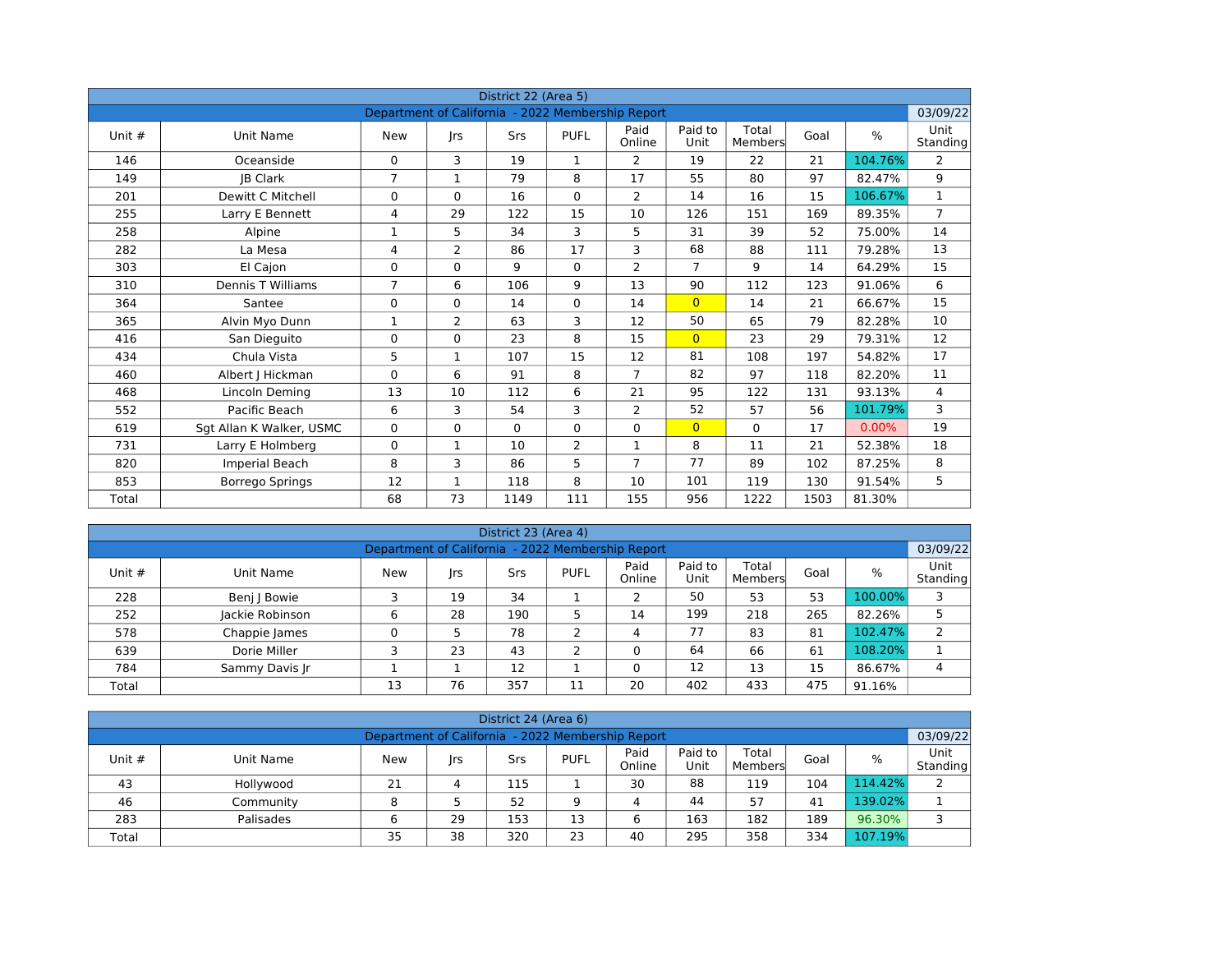|          |                                 |                                                   |                | District 25 (Area 5) |                |                |                 |                  |      |               |                  |
|----------|---------------------------------|---------------------------------------------------|----------------|----------------------|----------------|----------------|-----------------|------------------|------|---------------|------------------|
|          |                                 | Department of California - 2022 Membership Report |                |                      |                |                |                 |                  |      |               | 03/09/22         |
| Unit $#$ | Unit Name                       | <b>New</b>                                        | <b>Irs</b>     | Srs                  | <b>PUFL</b>    | Paid<br>Online | Paid to<br>Unit | Total<br>Members | Goal | $\frac{0}{0}$ | Unit<br>Standing |
| 14       | San Bernardino                  | 1                                                 | 4              | 39                   | $\overline{2}$ | 2              | 39              | 43               | 42   | 102.38%       | $\overline{2}$   |
| 106      | Redlands                        | 13                                                | 6              | 156                  | 5              | 22             | 135             | 162              | 176  | 92.05%        | $\overline{7}$   |
| 112      | Ontario                         | 8                                                 | $\Omega$       | 64                   | $\Omega$       | 4              | 60              | 64               | 69   | 92.75%        | 5                |
| 155      | Colton                          | 4                                                 | 13             | 51                   | $\overline{2}$ | 5              | 57              | 64               | 73   | 87.67%        | 9                |
| 229      | Leo Collins                     | 3                                                 | 3              | 33                   | $\mathbf{1}$   | $\overline{4}$ | 31              | 36               | 56   | 64.29%        | 16               |
| 256      | Apple Valley                    | $\overline{2}$                                    | $\mathbf{1}$   | 29                   | $\Omega$       | $\Omega$       | 30              | 30               | 31   | 96.77%        | 3                |
| 262      | Fontana                         | 9                                                 | 12             | 76                   | $\mathbf{1}$   | 10             | 77              | 88               | 84   | 104.76%       | $\mathbf{1}$     |
| 299      | Chino                           | 13                                                | $\overline{2}$ | 136                  | $\overline{7}$ | 13             | 118             | 138              | 160  | 86.25%        | 11               |
| 324      | <b>Richard Arnold Griffith</b>  | 5                                                 | 9              | 42                   | 5              | 5              | 41              | 51               | 53   | 96.23%        | $\overline{4}$   |
| 421      | Highland                        | 24                                                | 21             | 209                  | 4              | 21             | 205             | 230              | 264  | 87.12%        | 10               |
| 422      | Robert Allen Romo               | 12                                                | 13             | 101                  | $\Omega$       | 13             | 101             | 114              | 124  | 91.94%        | 8                |
| 426      | Yucaipa Valley                  | $\overline{2}$                                    | 0              | 22                   | $\mathbf{1}$   | $\mathbf{1}$   | 20              | 22               | 36   | 61.11%        | 18               |
| 466      | Paul F Diekmann                 | $\overline{7}$                                    | $\mathbf{1}$   | 113                  | $\mathbf{1}$   | $\overline{7}$ | 106             | 114              | 150  | 76.00%        | 15               |
| 497      | Bloomington                     | 3                                                 | $\Omega$       | 25                   | $\mathbf{1}$   | $\mathbf 0$    | 24              | 25               | 30   | 83.33%        | 12               |
| 584      | Big Bear Lake/ Sgt Mir Al Woody | 6                                                 | $\Omega$       | 74                   | 5              | 9              | 60              | 74               | 97   | 76.29%        | 14               |
| 650      | Philip Marmolejo                | 10                                                | 10             | 77                   | $\mathbf{1}$   | 0              | 86              | 87               | 94   | 92.55%        | 6                |
| 710      | <b>Guy Wynton Morris</b>        | 8                                                 | $\overline{7}$ | 28                   | $\Omega$       | 5              | 30              | 35               | 88   | 39.77%        | 19               |
| 751      | Newberry                        | 3                                                 | $\overline{2}$ | 46                   | 3              | $\overline{2}$ | 43              | 48               | 77   | 62.34%        | 17               |
| 777      | Richard O Reed                  | 6                                                 | 19             | 104                  | 9              | 3              | 111             | 123              | 148  | 83.11%        | 13               |
| 835      | Rancho Cucamonga                | 2                                                 | $\Omega$       | 24                   | $\mathbf 0$    | 3              | 21              | 24               | 14   | 171.43%       | $\mathbf{1}$     |
| Total    |                                 | 141                                               | 123            | 1449                 | 48             | 129            | 1395            | 1572             | 1866 | 84.24%        |                  |

|          |                        |                                                   |          | District 26 (Area 2) |             |                |                 |                  |      |            |                         |
|----------|------------------------|---------------------------------------------------|----------|----------------------|-------------|----------------|-----------------|------------------|------|------------|-------------------------|
|          |                        | Department of California - 2022 Membership Report |          |                      |             |                |                 |                  |      |            | 03/09/22                |
| Unit $#$ | Unit Name              | New                                               | rs       | <b>Srs</b>           | <b>PUFL</b> | Paid<br>Online | Paid to<br>Unit | Total<br>Members | Goal | %          | <b>Unit</b><br>Standing |
| 82       | San Mateo              | 16                                                |          | 75                   | ∍<br>∠      | 5              | 69              | 76               | 87   | 87.36%     | 4                       |
| 105      | Redwood City           |                                                   | 4        | 28                   | 0           | 0              | 32              | 32               | 25   | 128.00%    |                         |
| 238      | Pacifica               | $\Omega$                                          | $\Omega$ | 5                    | C.          |                | 2               | 5                | 33   | 15.15%     | 6                       |
| 472      | George Tadlock- E Unit | 0                                                 |          | 34                   | 5           | 21             | 13              | 39               | 37   | $105.41\%$ |                         |
| 474      | Coastside              | 6                                                 | 0        | 89                   | 2           | 12             | 75              | 89               | 94   | 94.68%     | 3                       |
| 585      | Lloyd J Tobey          |                                                   | $\Omega$ | 69                   |             | 4              | 64              | 69               | 80   | 86.25%     |                         |
| Total    |                        | 36                                                | 10       | 300                  | 12          | 43             | 255             | 310              | 356  | 87.08%     |                         |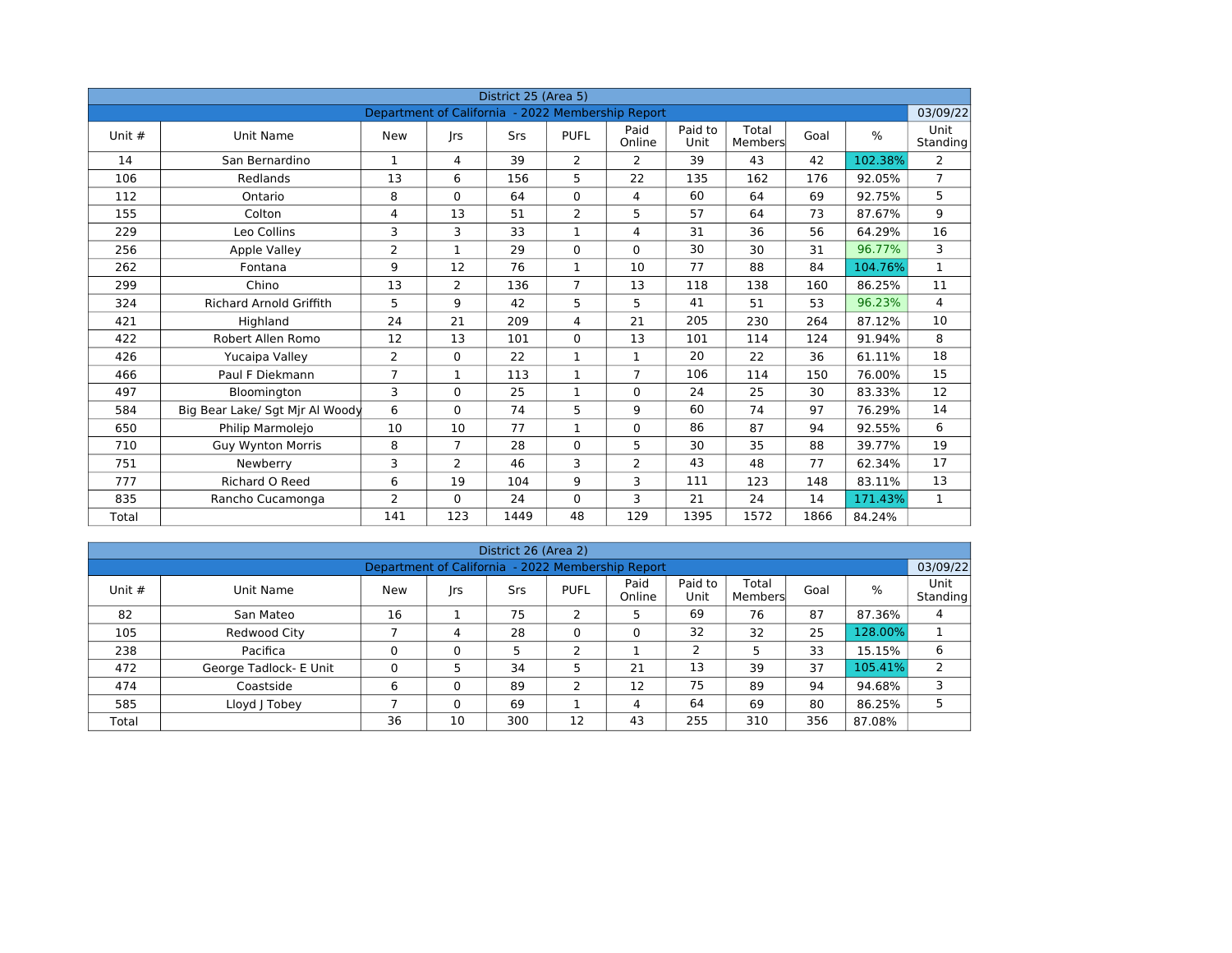| District 27 (Area 3) |                                                                                                                                        |    |    |     |   |                                                   |     |     |     |         |          |  |  |  |  |
|----------------------|----------------------------------------------------------------------------------------------------------------------------------------|----|----|-----|---|---------------------------------------------------|-----|-----|-----|---------|----------|--|--|--|--|
|                      |                                                                                                                                        |    |    |     |   | Department of California - 2022 Membership Report |     |     |     |         | 03/09/22 |  |  |  |  |
| Unit $#$             | Paid<br>Paid to<br>Total<br>%<br><b>PUFL</b><br><b>New</b><br>Goal<br>Unit Name<br>Srs<br> rs<br>Online<br>Unit<br>Standing<br>Members |    |    |     |   |                                                   |     |     |     |         |          |  |  |  |  |
| 118                  | Inyo                                                                                                                                   | 4  | 4  | 68  |   | ∠                                                 | 68  | 72  | 74  | 97.30%  | 2        |  |  |  |  |
| 457                  | Glacier                                                                                                                                | ∍  | 0  | 27  |   |                                                   | 22  | 27  | 31  | 87.10%  | 3        |  |  |  |  |
| 476                  | Harry V Bailey Sr                                                                                                                      |    | 6  | 78  |   | 10                                                | 74  | 84  | 81  | 103.70% |          |  |  |  |  |
| 684                  | John M Armitage                                                                                                                        | 4  | 8  | 122 | 4 | 13                                                | 113 | 130 | 158 | 82.28%  | 4        |  |  |  |  |
| Total                |                                                                                                                                        | 18 | 18 | 295 | q | 28                                                | 276 | 313 | 344 | 90.99%  |          |  |  |  |  |

|          |                          |                                                   |          | District 28 (Area 2) |             |                |                 |                  |      |         |                  |
|----------|--------------------------|---------------------------------------------------|----------|----------------------|-------------|----------------|-----------------|------------------|------|---------|------------------|
|          |                          | Department of California - 2022 Membership Report |          |                      |             |                |                 |                  |      |         | 03/09/22         |
| Unit $#$ | Unit Name                | New                                               | rs       | <b>Srs</b>           | <b>PUFL</b> | Paid<br>Online | Paid to<br>Unit | Total<br>Members | Goal | %       | Unit<br>Standing |
| 31       | <b>Salinas</b>           | 0                                                 | $\Omega$ | 91                   | 8           | 19             | 64              | 91               | 158  | 57.59%  | 9                |
| 41       | Monterey Peninsula       | 6                                                 | 2        | 30                   | $\Omega$    |                | 31              | 32               | 30   | 106.67% | $\mathbf{1}$     |
| 69       | San Benito               | 0                                                 | 6        | 21                   | $\Omega$    | 20             | 7               | 27               | 32   | 84.38%  | 7                |
| 81       | Gonzales                 | 3                                                 | 3        | 40                   |             | 5              | 37              | 43               | 48   | 89.58%  | 4                |
| 121      | <b>Edward H Lorenson</b> | 0                                                 | $\Omega$ |                      | 0           |                | $\overline{0}$  | 1                | 25   | 4.00%   | 10               |
| 512      | Carmel                   | 6                                                 | 2        | 37                   | $\Omega$    | 10             | 29              | 39               | 46   | 84.78%  | 6                |
| 589      | Cecil M Anderson         | 0                                                 | 2        | 31                   |             | 7              | 25              | 33               | 38   | 86.84%  | 5                |
| 591      | Seaside                  | 3                                                 | 6        | 75                   | 3           | 5              | 73              | 81               | 103  | 78.64%  | 8                |
| 593      | Prunedale                | 10                                                | 10       | 122                  | 8           | 17             | 107             | 132              | 139  | 94.96%  | $\mathbf{2}$     |
| 694      | <b>Monterey Cypress</b>  | 3                                                 | 14       | 143                  | 4           | 18             | 135             | 157              | 166  | 94.58%  | 3                |
| Total    |                          | 31                                                | 45       | 591                  | 25          | 103            | 508             | 636              | 785  | 81.02%  |                  |